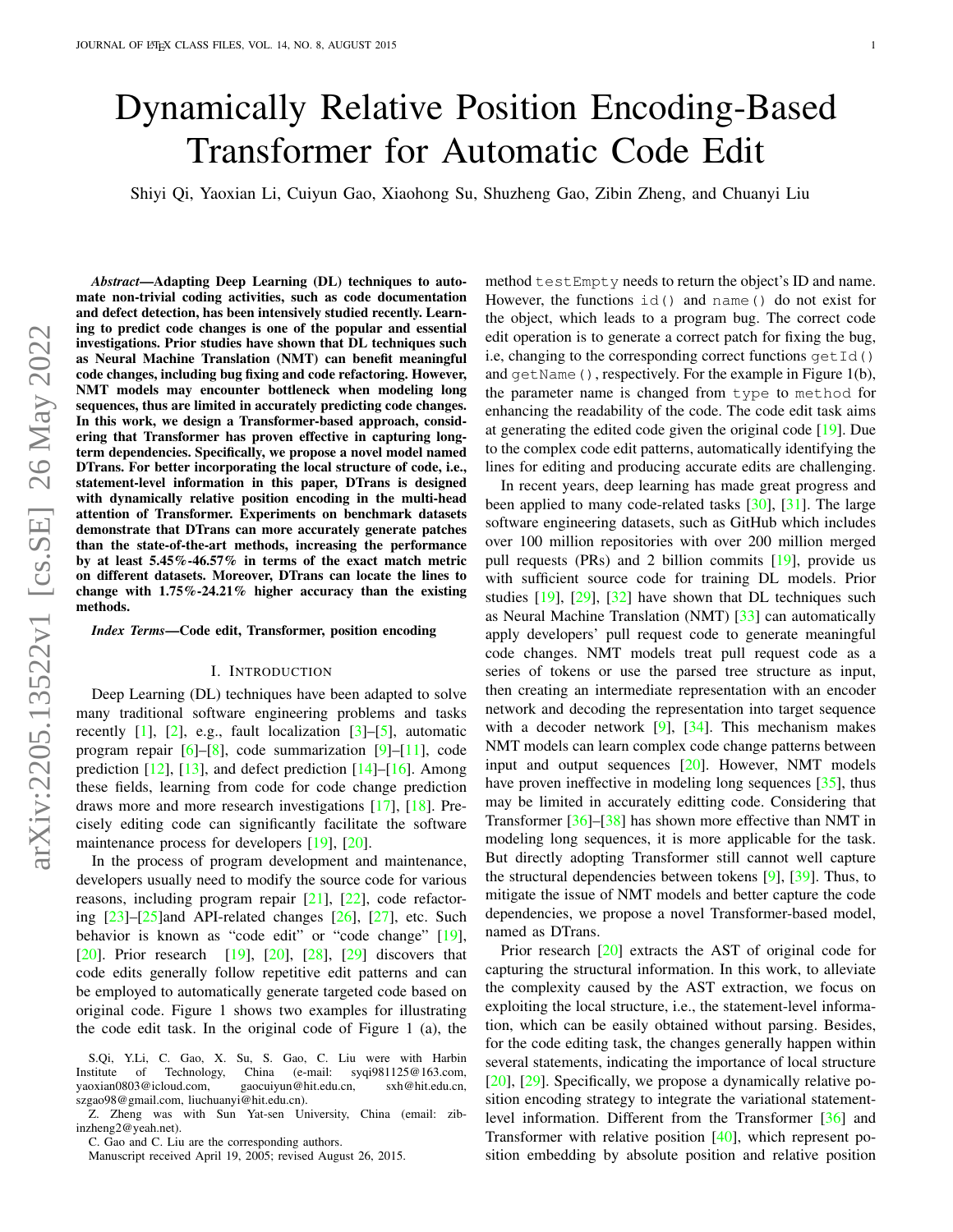<span id="page-1-0"></span>

Fig. 1: Examples for illustrating the code edit task. The grey blocks highlight the changed parts in the code.

respectively, DTrans conducts positional encoding guided by statement information.

To evaluate the performance of our proposed DTrans model, we choose three pull request repositories utilized by the work [\[19\]](#page-13-7) as benchmark datasets, including Android [\[41\]](#page-13-27), Google Source [\[42\]](#page-13-28), and Ovirt [\[43\]](#page-13-29). Besides, we also involve the 2.3 million 121,895 pair-wise code changes from GitHub open-source projects [\[32\]](#page-13-19). During evaluation, we group project datasets to two levels, i.e., small and medium levels, according to the token numbers of original code following prior studies [\[29\]](#page-13-16), [\[32\]](#page-13-19), [\[44\]](#page-13-30). Experiments demonstrate that DTrans accurately predicts more code edits in both small-level and medium-level projects, increasing the performance of the best baseline [\[29\]](#page-13-16) by at least 5.45% and 25.76% in terms of the exact match metric, respectively. Moreover, DTrans successfully locates the lines to change with 1.75%-24.21% higher accuracy than the best baseline.

Overall, we make the following contributions:

- A novel Transformer-based approach is proposed to incorporate dynamically relative position encoding strategy in the multi-head attention of Transformer, which explicitly incorporates the statement-level syntactic information for better capturing the local structure of code.
- We evaluate our approach on benchmark datasets, and the results demonstrate the effectiveness of DTrans in predicting accurate code changes.

Paper structure. We introduce the background in Section [II.](#page-1-1) The proposed approach is illustrated in Section [III.](#page-3-0) Experimental setup and results are depicted in Section [IV](#page-4-0) and Section [V,](#page-6-0) respectively. We show some cases in Section [VI.](#page-10-0) The threats to validity and related work are introduced in Section [VII](#page-10-1) and Section [VIII,](#page-10-2) respectively. We conclude our work in Section [IX.](#page-12-7)

#### II. BACKGROUND

<span id="page-1-1"></span>In this section, we first formulate the code change prediction task and then introduce the basic approach - Transformer.

# *A. Deep learning (DL) in Code Change Prediction*

DL-based techniques aim at learning the mapping relations between the original code and the target code by training, and generating edited code for facilitating software development [\[29\]](#page-13-16), [\[45\]](#page-13-31), [\[46\]](#page-13-32). Programming languages can be treated as sequences of code tokens. Therefore, the problem of code change prediction can be tackled as a neural machine translation problem  $[20]$ ,  $[32]$ , that is, to "translate" from a sequence of code tokens (the original code) to another sequence of code tokens (the target code).

We take a a sequence of original code  $O$  as an example, and let

$$
\mathbf{O} = (o_1, o_2, ..., o_i, ... o_m),
$$

where each  $o_i$  is the *i*-th token in the code. Each input sequence O corresponds to a target code C, denoted as:

$$
C = (c_1, c_2, ..., c_n),
$$

where  $m$  and  $n$  indicate the lengths of the original and target sequences, respectively. Our goal is to learn the conditional distribution and generate changed code sequence by maximizing the conditional likelihood:

$$
C = \underset{C}{\arg \max} P(C|O).
$$

Finally, we achieve an optimized target sequence as the predicted code change.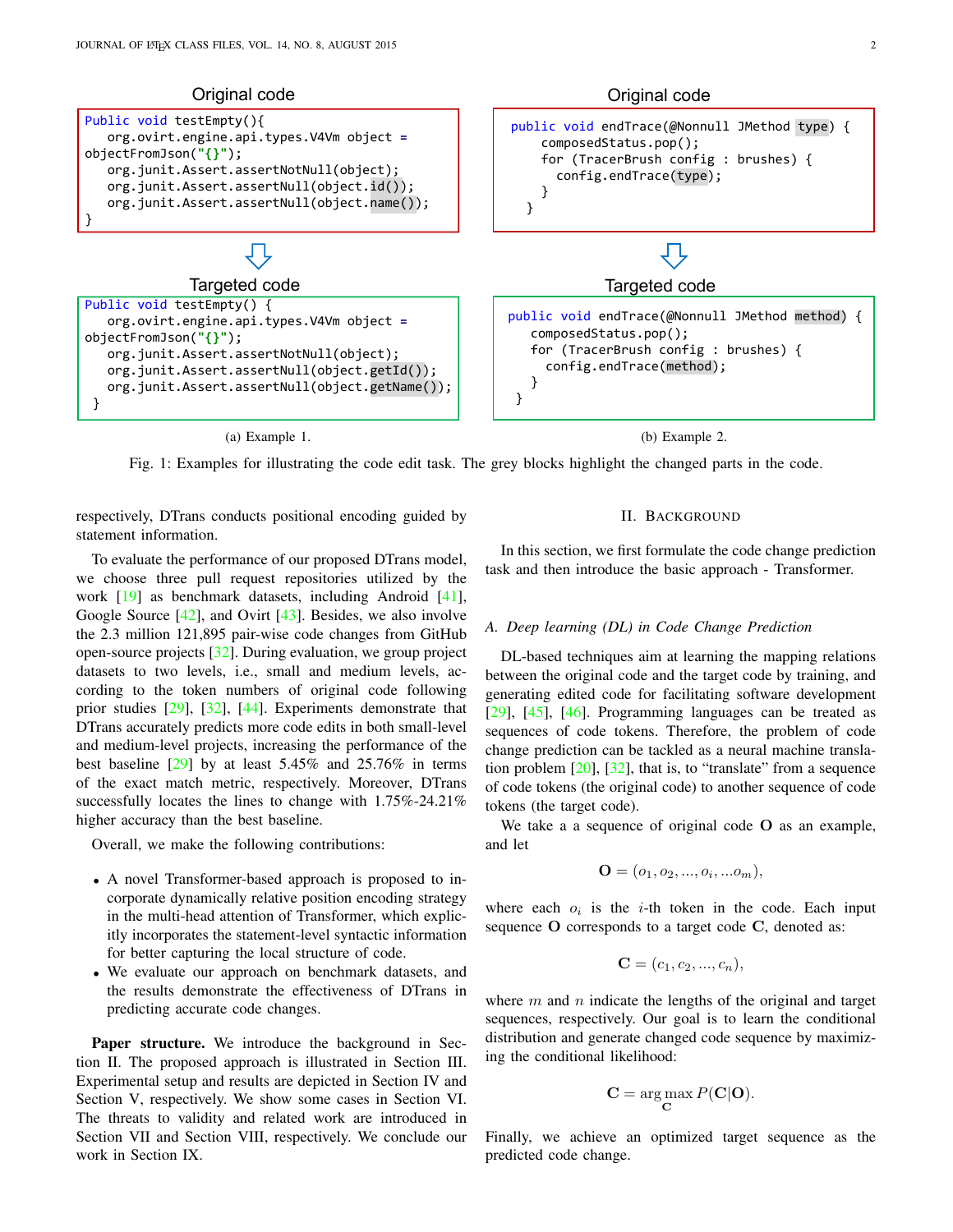<span id="page-2-0"></span>

Fig. 2: Framework of the proposed DTrans. The statement mask matrix takes the code snippet shown in Figure [5](#page-5-0) as example.

#### <span id="page-2-3"></span>*B. Transformer*

Transformer employs the typical encoder-decoder structure [\[44\]](#page-13-30), and is composed of stacked Transformer blocks. Each block contains a multi-head self-attention sub-layer followed by a fully connected positional-wise feed-forward network sub-layer. The sub-layers are connected by residual connections [\[47\]](#page-13-33) and layer normalization [\[48\]](#page-13-34). In addition, Transformer augments the input features by adding a positional embedding since the self-attention mechanism lacks a natural way to encode the word position information. Transformer also applies pad masking to resolve the problem of variable input lengths and its decoder uses sequence masking in its selfattention to ensure that the predictions for the  $i$ -th position can only depend on the known outputs at positions less than  $i$ . We introduce the major components of Transformer, including multi-head self-attention, position-wise feed-forward networks, and basic blocks of Transformer in the following.

*1) Multi-Head Self-Attention:* Multi-head self-attention involves multiple attention heads and performs self-attention mechanism on every head. One attention head obtains one representation space for the same text, and multi-head attention obtains multiple different representation spaces. The selfattention mechanism can be described as mapping a query and a set of key-value pairs to an output, where the query, key, value, and output are all d-dimensional vectors. The output of each head is concatenated and results in the final output vector once again projected.

Scaled Dot-Product Attention. The self attention used in Transformer is also known as scaled dot-product attention.

Scaled dot-product attention aims to pay more attention to the important information of input sequence [\[36\]](#page-13-23). It transposes the sequence of input vectors  $X = (x_1, x_2, ..., x_n)$  into the sequence of output vectors  $\mathbf{Z} = (z_1, z_2, ..., z_n)$ , where  $x_i$ ,  $z_i \in R^{d_{model}}$ . When doing self attention, Transformer first projects the input vector  $X$  into three vectors: the query  $Q$ , key K and value V by trainable parameters  $W^Q$ ,  $W^K$ ,  $W^V$ . The attention weight is calculated using dot product and softmax function. The output vector is the weighted sum of the value vector:

<span id="page-2-1"></span>
$$
e_{ij} = \frac{(x_i W^Q)(x_j W^K)^T}{\sqrt{d}},\tag{1}
$$

$$
\alpha_{ij} = \frac{\exp e_{ij}}{\sum_{k=1}^{n} \exp e_{ij}},\tag{2}
$$

<span id="page-2-2"></span>
$$
z_i = \sum_{j=1}^{n} \alpha_{ij}(x_j W^V), \tag{3}
$$

where  $d$  is the dimension of each vector, and is used to scale the dot product.

Multi-Head Attention. Multi-head attention captures different context with multiple individual self-attention functions. This mechanism allows Transformer to jointly attend to information from different representation sub-spaces. Multi-head attention is computed after scaled dot-product attention:

$$
MultiHead(X) = Concat(head_1, ..., head_h)W^O,
$$
 (4)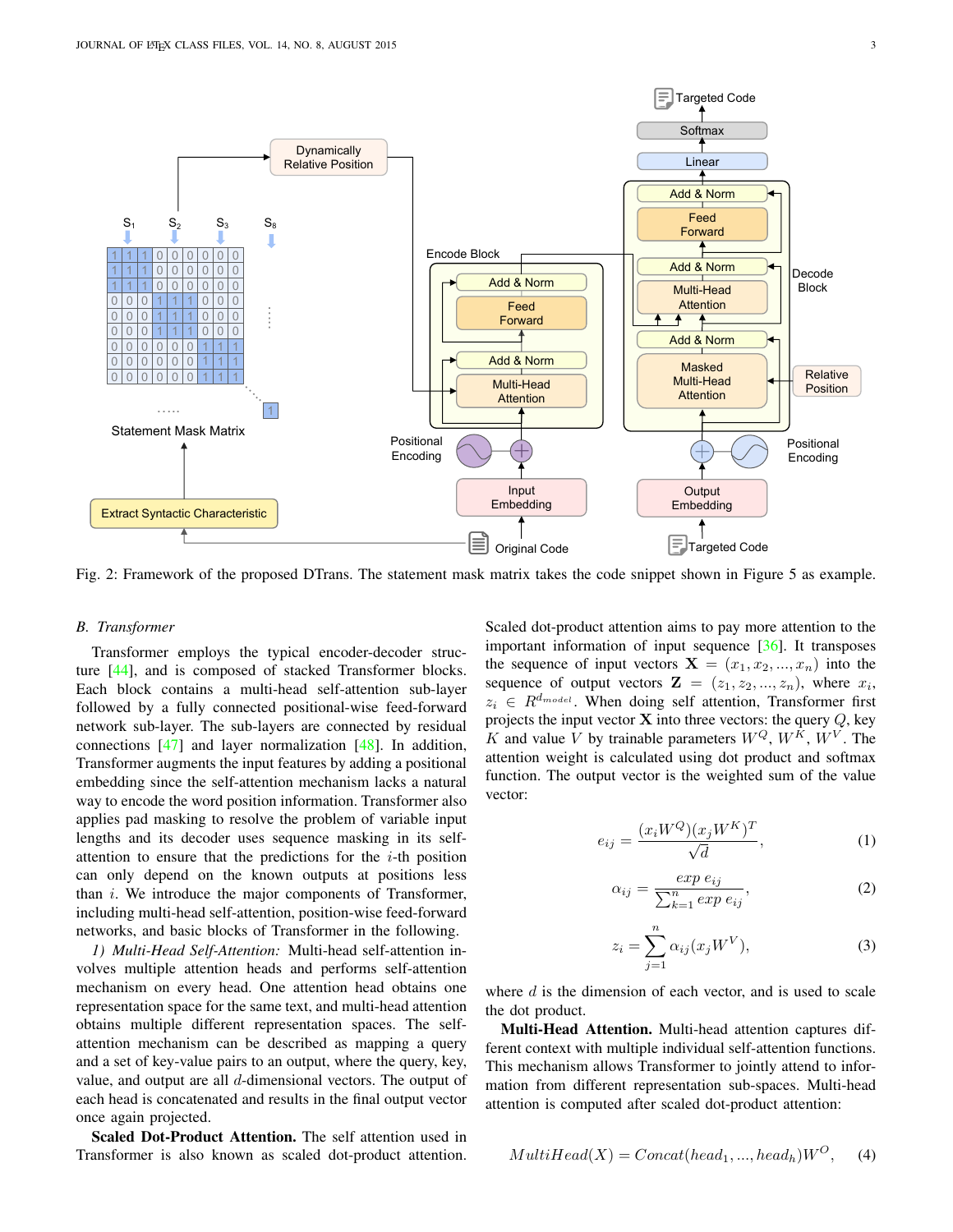$$
head_i =Attention(XW_i^Q, XW_i^K, XW_i^V),
$$
 (5)

where  $W^O$  indicates the learnable parameters and the parameters  $W_i^Q$ ,  $W_i^K$ ,  $W_i^V$  are independent in each head.

*2) Position-wise Feed-Forward Networks:* In addition to multi-head self-attention sub-layers, each block in encoder and decoder also contains a fully connected feed-forward network (FFN) sub-layer. FFN transforms the current feature space into another space through non-linear mapping, aiming at learning a better representation of the input. The parameters of each position are shared. This FFN can be computed by two linear transformations and a ReLU activation function between them.

$$
FFN(x) = max(0, xW_1 + b_1)W_2 + b_2,
$$
 (6)

where  $W_1$ ,  $W_2$ ,  $b_1$ , and  $b_2$  are learnable parameters.

*3) Basic Blocks of Transformer:* Transformer is composed of stacked encoder-decoder blocks. Every block in the Transformer has a multi-head self-attention sub-layer and an FFN sub-layer. These sub-layers are connected by the residual connections (He et al. [\[47\]](#page-13-33)) and layer normalization (Ba et al. [\[48\]](#page-13-34)). Different from the encoder block, the decoder block has another attention sub-layers that use the key and value matrices from the encoder instead of calculating them from the projection of input (DTrans is a Transformer-based architecture, so the structure of encoder and decoder block also can refer to Fig. [2\)](#page-2-0). Besides, the number of encoder-decoder blocks will affect the performance of Transformer, and more encoder-decoder block will increase the model size and require more time to train

# III. METHODOLOGY

<span id="page-3-0"></span>In this section, we introduce the Transformer-based model DTrans for automatic code change prediction. The overall architecture of DTrans is shown in Figure [2,](#page-2-0) following the general Transformer framework (as introduced in Section [II\)](#page-1-1). In order to mitigate the out-of-vocabulary (OOV) problem, we first perform code abstraction following the prior work [\[32\]](#page-13-19), [\[49\]](#page-13-35). Also, different from the vanilla Transformer, we propose a novel position encoding strategy, named *dynamically relative position encoding*, to incorporate statement-level syntactic information into Transformer for better capturing the local structure of code. We elaborate on the code abstraction process, and the proposed dynamically relative position encoding in more details in the following.

#### <span id="page-3-2"></span>*A. Code Abstraction*

Different from natural language, tokens in programming language are more diverse since developers can define variable names and function names in variant ways. The diversity of identifies and literals in the code leads to more serious OOV problem during program comprehension. Thus, following Ahmed et al. [\[49\]](#page-13-35) and Tufano et al. [\[32\]](#page-13-19)'s good practice, we adopt code abstraction to reduce vocabulary size and mitigate the OOV problem.

An example of code abstraction is shown in Figure [3.](#page-3-1) Specifically, we use src2abs provided by [\[19\]](#page-13-7), [\[32\]](#page-13-19) to

<span id="page-3-1"></span>

Fig. 3: Example of code abstraction

abstract source code. It feeds sequence of source code to a Java parser [\[50\]](#page-13-36) which can recognize identifiers and literals, and then generate and substitute a unique ID for each identifier and literal. If the identifier or literal appears multiple times in the same source code, it will be replaced with the same ID. Since some identifiers and literals appear frequently in the source code, they can be treated as keywords of the dataset  $[32]$ . The frequent identifiers and literals should not be abstracted but regarded as idioms that src2abs has provided for us.

#### <span id="page-3-3"></span>*B. Dynamically Relative Position Representations*

Relation-aware Self-Attention. Using different position embeddings for different positions helps Transformer capture the position information of input words. However, absolute positional encoding in the vanilla Transformer is ineffective to capture the relative word orders [\[40\]](#page-13-26). To encode the pairwise positional relationships between input elements, Shaw et al. [\[40\]](#page-13-26) propose the relative position encoding which models the relation of two elements through their distance in the input sequence. Formally, the relative position embedding between input element  $x_i$  and  $x_j$  is represented as  $a_{ij}^V, a_{ij}^K \in R^d$ .

In this way, the self attention calculated in Equ. [\(1\)](#page-2-1) and Equ. [\(3\)](#page-2-2) can be rewritten as:

$$
e_{ij} = \frac{(x_i W^Q)(x_j W^K + a_{ij}^K)^T}{\sqrt{d_z}},
$$
\n(7)

$$
z_i = \sum_{j=1}^{n} \alpha_{ij} (x_j W^V + a_{ij}^V).
$$
 (8)

Shaw et al. [\[40\]](#page-13-26) also clip the maximum relative position to a maximum absolute value of  $k$  since they hypothesize that precise relative position information is not useful beyond a certain distance. Clipping the maximum distance also enables the model to generalize to sequence lengths unseen during training:

$$
a_{i,j}^K = w_{clip(j-i,k)}^K,\tag{9}
$$

$$
a_{i,j}^V = w_{clip(j-i,k)}^V,\tag{10}
$$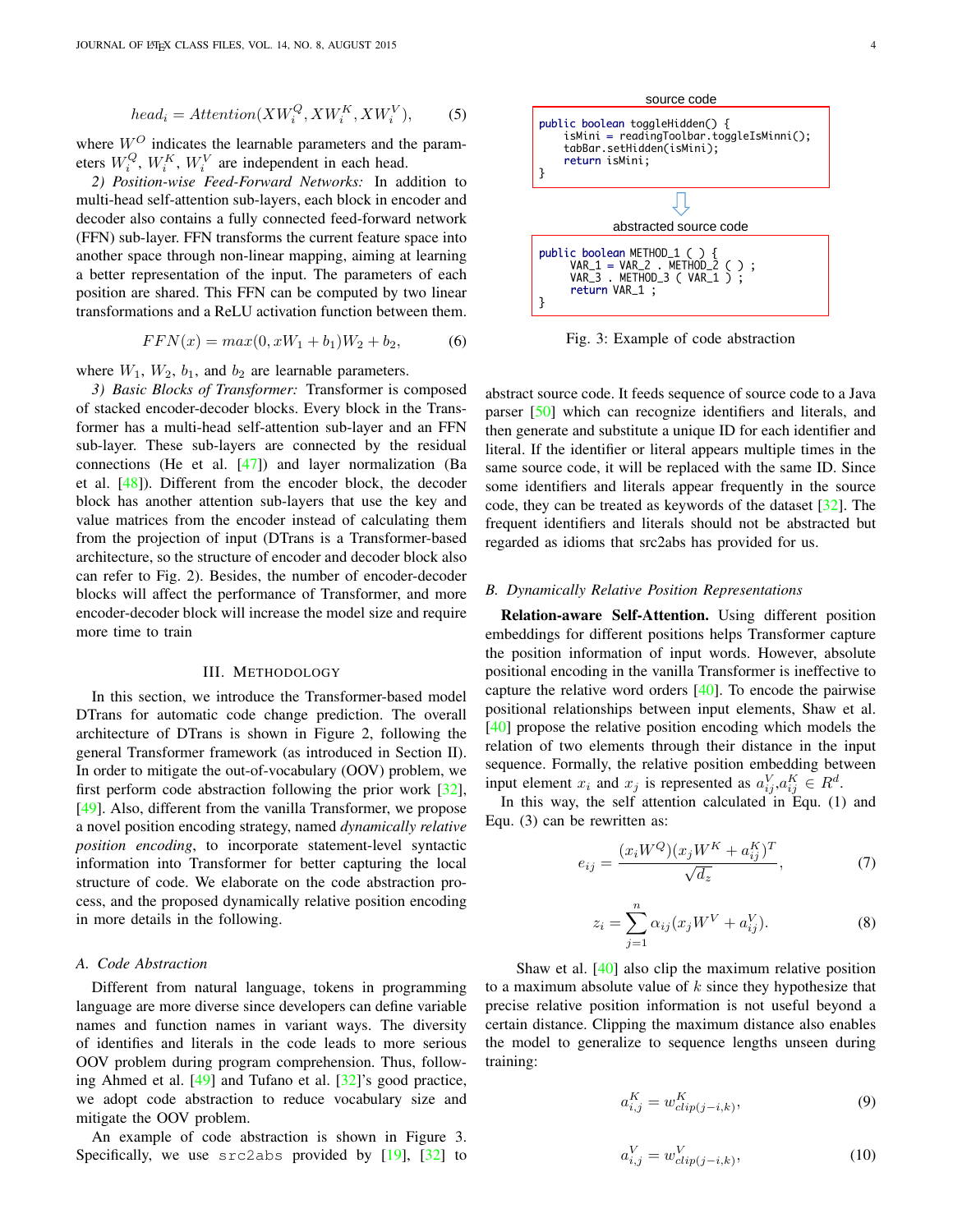$$
clip(x, k) = max(-k, min(k, x)).
$$
\n(11)

Hence, we learn  $2k + 1$  relative position representations, i.e.,  $w_1^K = (w_{-k}^K, ..., w_k^K)$  and  $w^V = (w_{-k}^v, ..., w_k^V)$  where  $w_i^K, w_i^V \in R^{d_{model}}$ .

Dynamically relation position. The relative position encoding [\[40\]](#page-13-26) captures the pairwise positional relationships between the input elements by simply fixing the maximum relative distance at k. To involve the local structure information of code, we propose to incorporate the statement-level information into the position encoding. Different from pre-defining a maximum clipping distance  $k$ , we propose to dynamically adjust the distance based on the length of the statement during the relative position encoding, named as dynamically relation position encoding. The difference between relative position embedding and the proposed strategy is illustrated in Figure [4,](#page-5-1) and the clipping distance  $k$  is defined as 3. For the token VAR\_1, the relative position encoding enhances the relationship among the tokens before and behind the token VAR\_1, which is indicated with dotted lines in the relative position encoding method of Figure [4](#page-5-1) (a). We hypothesize that tokens in one statement have stronger relations with the tokens in other statements, e.g., the token VAR\_1 tends to be weakly relevant to the token METHOD\_1 compared with the tokens in the same statement (e.g., token METHOD\_2). To incorporate statement-level syntactic information into the position embedding, we propose a dynamically relation position encoding strategy. The proposed position encoding can help Transformer pay more attention to the tokens in the same statement (denoted as the solid lines in Figure [4](#page-5-1) (b)) and the tokens with a relative distance smaller than  $k$  (denoted as the dotted lines in Figure [4](#page-5-1) (b)). In addition, the two kinds of attention can be superimposed in our strategy. For example, the token METHOD\_2 receives the two kinds of attention, while the last two tokens ")" and ";" do not receive the relative position attention because their relative distance to VAR<sub> $-1$ </sub> is bigger than the clipping distance  $k$  ( $k = 3$  here). In decoder, the current token cannot see the token behind, so it is impossible to get the statement mask matrix. Therefore, we only use the dynamically relative position in encoder.

Similar to padding mask and sequence mask, we propose a statement mask operation to divide the code into a sequence of statements. For the code example shown in Figure [5,](#page-5-0) we illustrate the statement mask matrix for its statements  $s_1$ ,  $s_2$ and  $s_3$  in Figure [2.](#page-2-0) Specifically, the statement mask matrix  $W^L$  is a  $n \times n$  matrix which records the statement-aware information of the source code, where  $n$  is the length of code tokens. For the tokens  $x_i$ ,  $x_j$  in the same statement, the value  $W_{ij}^L$  between them is set as 1; otherwise the value  $W_{ij}^L$  is set as 0.

We compute the dynamically relative position embeddings as below:

$$
z_i = \begin{cases} \sum_{j=i}^{n} \alpha_{ij} (x_j W^V + a_{ij}^V + a^{V'} ) & W_{ij}^L = 1\\ \sum_{j=1}^{n} \alpha_{ij} (x_j W^V + a_{ij}^V) & W_{ij}^L = 0 \end{cases}
$$
 (12)

where  $W^L \in R^{n \times n}$  is the statement mask matrix, and  $a^{V'} \in$  $R^{d_{model}}$  is a learnable parameter vector. We then recalculate the attention weight to incorporate the dynamically relative position embeddings:

$$
e_{ij} = \begin{cases} \frac{x_i W^Q(x_j W^K + a_{ij}^k + a^{K'})^T}{\sqrt{d_z}} & W_{ij}^L = 1\\ \frac{x_i W^Q(x_j W^K + a_{ij}^k)}{\sqrt{d_z}} & W_{ij}^L = 0 \end{cases}
$$
(13)

where  $a^{K'} \in R^{d_{model}}$  is a learnable parameter vector.

# IV. EXPERIMENTAL SETUP

<span id="page-4-0"></span>In this section, we will introduce the benchmark datasets, implementation details, evaluation metrics and comparison models for experimentation.

## *A. Benchmark Datasets*

We conduct evaluation on two benchmark datasets $12$  $12$  following the previous work  $[19]$ ,  $[28]$ , Gerrit<sup>[3](#page-4-3)</sup> code reviews repository and open-source projects in GitHub (namely Git-Projs). Gerrit includes Android [\[41\]](#page-13-27), Google Source [\[42\]](#page-13-28), and Ovirt [\[43\]](#page-13-29), while GitProjs contains 121,895 PRs commits from GitHub open-source projects. We classify all projects in the datasets into two levels, i.e., small level  $M_{small}$  and medium level  $M_{medium}$ , according to the tokens numbers of original code.  $M_{small}$  and  $M_{medium}$  contain 0-50 tokens and 500-100 tokens in each piece of original code, respectively. The two benchmark datasets are partitioned into training set (80%), validation set (10%) and test set (10%) following the prior studies, with detailed statistics shown in Table [I.](#page-4-4)

<span id="page-4-4"></span>TABLE I: Statistics of the two benchmark datasets.

| Dataset  |         | $M_{small}$ | $M_{medium}$ |
|----------|---------|-------------|--------------|
|          | Google  | 2,165       | 2,286        |
|          | Android | 4.162       | 3.617        |
| Gerrit   | Ovirt   | 4.456       | 5,088        |
|          |         | 10.783      | 10.991       |
| GitProjs |         | 58.350      | 65.545       |
|          |         |             |              |

# *B. Implementation and Supporting Tools/Platform*

Data Preparation. We first abstract the source code according to Section [III-A.](#page-3-2) Then, we compute the statement mask matrices for the two benchmark datasets, respectively. However, computing the matrices for a large amount of code is timeconsuming and inefficient, so we convert the computation into a series of matrix operations to fully use the computing resources of GPU and improve the efficiency (Section [IV-C](#page-5-2) shows details). We test the time cost of the matrix computation before and after the acceleration, respectively. The results on the training set of GitProjs show that it reduces the computation time from 10 minutes to 7 seconds, indicating the efficiency of the acceleration operation.

Hyper-parameters Setting. DTrans is composed of 6 hidden layers and 8 heads. The hidden layer size of the model and

<span id="page-4-2"></span><span id="page-4-1"></span><sup>1</sup>https://sites.google.com/view/learning-codechanges <sup>2</sup>https://sites.google.com/view/learning-fixes

<span id="page-4-3"></span><sup>3</sup>https://www.gerritcodereview.com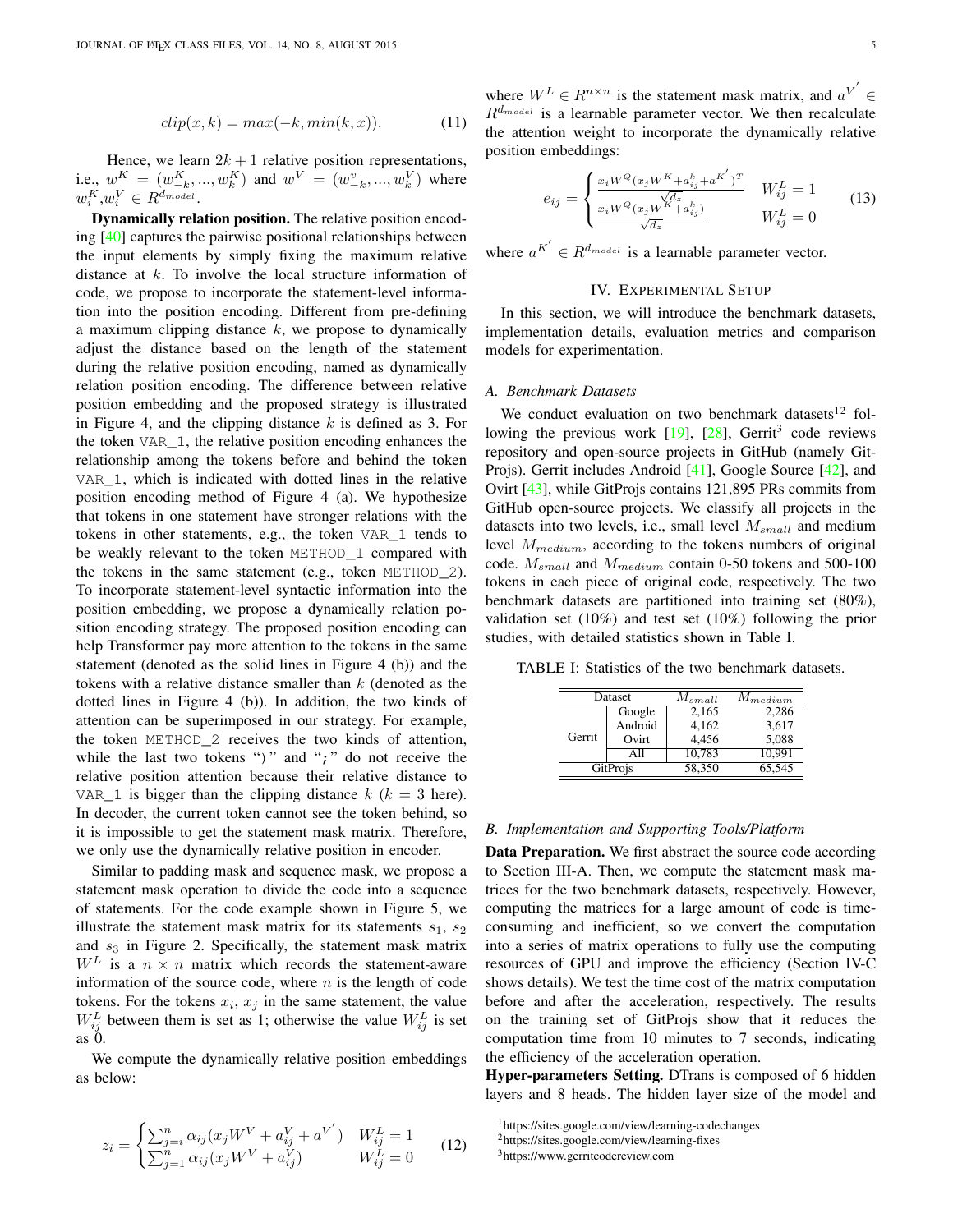<span id="page-5-1"></span>

Fig. 4: Illustration of the token relations for relative positions (a) and dynamically relative positions (b). For each relative position, the clipping distance  $k$  is assumed as 3. Only the second and third statements of the source code are illustrated here for simplicity. Solid lines and dotted lines indicate different token relations. The dotted line represents the relative distance is smaller than k and the solid line represents the tokens in the same statement with VAR  $\,$  1.

<span id="page-5-0"></span>
$$
\begin{array}{ll}\nS_0 & \text{public static long METHOD_1() } \{ \\
S_1 & \text{long a } ; \\
S_2 & \text{long b } ; \\
S_3 & \text{long c } ; \\
S_4 & a = INT_1 ; \\
S_5 & b = INT_2 ; \\
S_6 & c = a + b ; \\
S_7 & \text{return c } ; \\
S_8 & } \} \end{array}
$$

Fig. 5: Example of source code to represent statement mask matrix. Note that we only take statements  $s_1$ ,  $s_2$ , and  $s_3$  as example for illustrating the statement mask matrix in Figure [2.](#page-2-0)

the size of every head are defined as 512 and 64, respectively. We train DTrans using Adam optimizer [\[51\]](#page-13-37) with an initial learning rate of 1.0 and use warm-up [\[52\]](#page-13-38) to optimize the learning rate. We set the mini-batch size as 32 and the dropout as 0.1 during training. DTrans is trained for a maximum of 20,000 steps and performed early stops if the validation performance does not improve during 2,000 steps. We also use beam search during inference and set the beam size as 10. Platform. Our experiments are conducted on a single Tesla p100 GPU for about 10 hours for  $M_{medium}$  datasets and 5 hours for  $M_{small}$  datasets for both benchmark datasets, respectively.

#### <span id="page-5-2"></span>*C. GPU Acceleration*

Algorithm [1](#page-5-3) shows how we use matrix operations to replace inefficient nested loops during computing the statement mask matrix.

The input  $X = x_1, x_2, ..., x_n \in R^n$  is the sequence of source code token. We first compute  $I = i_1, i_2, \ldots i_n \in \mathbb{R}^n$ , which is a vector consisting of 0 and 1, from  $X$ . The rule for generating I is : if  $x_m \in X$  is an identifier, the value of  $i_m \in I$  is 1; otherwise, it is 0 (Line 2). We can get  $W^A \in \mathbb{R}^n$  by multiplying I and the lower triangular matrix  $W^M(W^M \in R^{n \times n})$  (Line 3-4). Next we will repeat  $W^A$  to get  $W^B \in R^{n \times n}$  (Line 5) and can find that if i, j are in the same statement,  $W_{i,j}^B = W_{j,i}^B$ , and vice versa. So finally, if  $W_{i,j}^B = W_{j,i}^B$ , we let  $W_{i,j}^B = W_{j,i}^B = 1$ ; otherwise it is  $W_{i,j}^B = W_{j,i}^B = 0$ . In this step (Line 6-10), we also use the matrix operations completely instead of nested loops, so this step is also efficient.

<span id="page-5-3"></span>

|  | Algorithm 1 Computation of the statement mask matrix |  |  |  |
|--|------------------------------------------------------|--|--|--|
|--|------------------------------------------------------|--|--|--|

**Input:**  $X = (x_1, x_2, ..., x_n) \in R^n$ , which is a sequence of source code tokens.

**Output:** the statement mask matrix,  $W^L \in R^{n \times n}$ 

- 1: function COMPUTESM $M(X)$
- 2:  $I \leftarrow find$  the identifiers from X //  $W^M$  is lower triangular matrix,  $W^M \in R^{n \times n}$ 3:  $W^M \leftarrow lower\ triangular\ matrix$ 4:  $W^A \leftarrow I(W^M)$ // repeat  $W^A$  n times to get  $W^B \in R^{n \times n}$ 5:  $W^B \leftarrow \text{repeat}(W^A)$ 6:  $W^{BT} \leftarrow (W^B)^T$

7: 
$$
W^{S1} = |W^B - W^{BT} - 1| - |W^B - W^{BT}|
$$

8:  $W^{S2} = |W^{BT} - W^B - 1| - |W^B - W^{BT}|$ 

9: 
$$
W^S = (W^{S1} + W^{S2})/2
$$

10: return  $W^S$ 

11: end function

# *D. Evaluation Metrics*

We evaluate the performance of DTrans in code editting using three popular metrics, including Exact Match [\[19\]](#page-13-7), [\[32\]](#page-13-19), BLEU-4 [\[53\]](#page-13-39) and ROUGE-L [\[54\]](#page-13-40).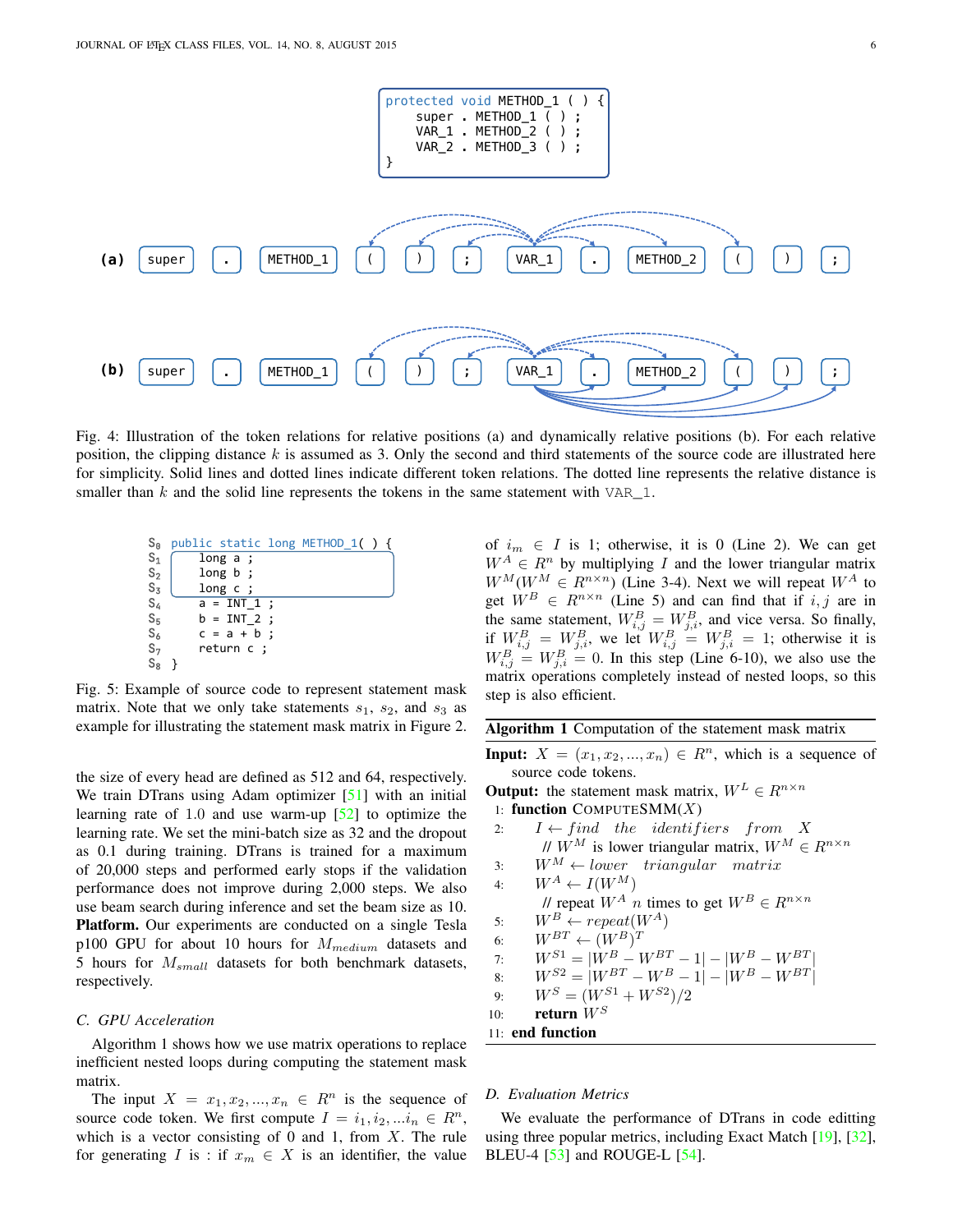Exact Match computes the number and percentage of predicted code changes that exactly match the changed code in the test sets.

BLEU-4 is a widely-used metric in natural language processing and software engineering fields to evaluate the quality of generated texts, e.g., machine translation, code comment generation, and code commit message generation [\[53\]](#page-13-39), [\[55\]](#page-14-0), [\[56\]](#page-14-1). It computes the frequencies of the co-occurrence of ngrams between the ground truth  $\hat{y}$  and the generated sequence  $y$  to judge the similarity:

$$
\text{BLEU-N} = \mathbf{b}(y, \hat{y}) \cdot \exp\left(\sum_{n=1}^{N} \beta_n \log p_n(y, \hat{y})\right),
$$

where  $b(y, \hat{y})$  indicates the brevity penalty, and  $p_n(y, \hat{y})$  and  $\beta_n$  represent the geometric average of the modified n-gram precision and the weighting parameter, respectively. We use corpus-level BLEU-4, i.e.,  $N = 4$  for evaluation since it is demonstrated to be more correlated with human judegments than other evaluation metrics [\[57\]](#page-14-2).

ROUGE-L is commonly used in natural language translation [\[54\]](#page-13-40), and is a F-measure based on the Longest Common Subsequence (LCS) between candidate and target sequences, where the LCS is a set of words appearing in the two sequences in the same order.

$$
ROUGE-L = \frac{(1+\beta^2) R_{lcs} P_{lcs}}{R_{lcs} + \beta^2 P_{lcs}},
$$

where  $R_{lcs} = \frac{LCS(X,Y)}{len(Y)}$  $\frac{CS(X,Y)}{len(Y)}$  and  $P_{lcs} = \frac{LCS(X,Y)}{len(X)}$  $\frac{US(X,Y)}{len(X)}$ . X and Y denote candidate sequence and reference sequence, respectively.  $LCS(X, Y)$  represents the length of the longest common subsequence between  $X$  and  $Y$ .

#### *E. Comparison Model*

We compare DTrans with three baseline models, including Tufano el al. (an NMT-based model) [\[19\]](#page-13-7), [\[32\]](#page-13-19), SequenceR [\[29\]](#page-13-16) and CODIT  $[20]$ . Tufano el al.  $[19]$ ,  $[32]$  employ a typical encoder-decoder model LSTM to edit method-level code, where the input is a sequence of code tokens. SequenceR [\[29\]](#page-13-16) is also LSTM-based encoder-decoder model, but it uses copy mechanism to copy code tokens from the source code during decoding. The input of SequenceR is also code token sequence. CODIT [\[20\]](#page-13-8) is a tree-based model, which uses the ASTs of source code as input and predicts code edit at the AST level.

#### V. EXPERIMENT RESULTS

<span id="page-6-0"></span>In this section, we aim at verifying the effectiveness of the proposed approach, specifically by answering the following research questions:

- RQ1: What is the performance of the proposed approach compared with the baseline models?
- RQ2: What is the impact of the proposed dynamically relative position encoding on the model performance?
- RQ3: What is the effectiveness of DTrans in generating multi-lines code change prediction?
- RQ4: Whether DTrans can accurately locate the lines to edit for code change prediction?
- RQ5: What is the impact of different parameters on the model performance?
- RQ6: What is the performance of DTrans in cross-project setting?

Specifically, RQ1 is to evaluate the performance of the proposed model compared with baselines, including tokenbased models and tree-based models. To verify the advantage of the proposed dynamically relative position embedding, we compare DTrans with Transformer [\[36\]](#page-13-23) and Transformer with relative position embedding (namely Transformer<sub>relative</sub>)  $[40]$  in RQ2. For RQ3, since we find that more than 30% of the code samples in the datasets need multi-line code changes, the research question is to evaluate the capacity of DTrans for generating multiple-line code changes. RQ4 is to validate the ability of locating lines to edit. Finally, since the hyper-parameters can impact the performance of DTrans, RQ5 discusses the hyper-parameter configurations. RQ6 is to evaluate the performance of DTrans in cross-project setting.

#### <span id="page-6-1"></span>*A. Answer to RQ1: Performance of the proposed DTrans*

*1) Comparison with token-based models:* Table [II](#page-7-0) presents the experimental results of our proposed model and the tokenbased baselines on the benchmark datasets. From the table, we can observe that DTrans performs better than the tokenbased baselines in predicting exact-matched code changes for all the datasets. For example, DTrans successfully generates 489 exact-matched code changes in Gerrit for  $M_{small}$  and 409 for  $M_{medium}$ , while Tufano et al. only generates 388 and 334 exact-matched code changes, respectively, and SequenceR only generates 405 and 284 exact-matched code changes for  $M_{small}$  and  $M_{medium}$ . Compared with Tufano et al., DTrans outperforms 26.04% and 22.45% for  $M_{small}$  and  $M_{medium}$ , respectively. Compared with SequenceR, DTrans outperforms 20.74% and 44.01% for  $M_{small}$  and  $M_{medium}$  respectively. For GitProjs, SequenceR outputs 2,255 code changes that are consistent with the ground truth for  $M_{small}$  and 1,214 for  $M_{medium}$ , while DTrans successfully produces 2,573 and 1,625 for the two types of datasets, respectively. Besides, the ground truth is human-writing code [\[19\]](#page-13-7), [\[28\]](#page-13-15), so the higher scores of BLEU-4 and ROUGE-L represent that the results generated by DTrans are semantically similar to the humanwriting code. For example, DTrans increases the performance of SequenceR by 2.59% and 0.66% in Google  $M_{medium}$  with respect to the BLEU-4 and ROUGE-L metrics, respectively. The results demonstrate the effectiveness of the proposed DTrans over the token-based models.

*2) Comparison with tree-based models:* Because CODIT does not provide the source code for data processing, and the data processing process of CODIT is very complex, we directly compare it on the code change dataset used by CODIT. Table [IV](#page-7-1) shows the experimental results of DTrans and CODIT. In the abstracted code change dataset provided by CODIT, the result of CODIT is not good. Compared with SequenceR, CODIT is lower than SequenceR by 17.80%,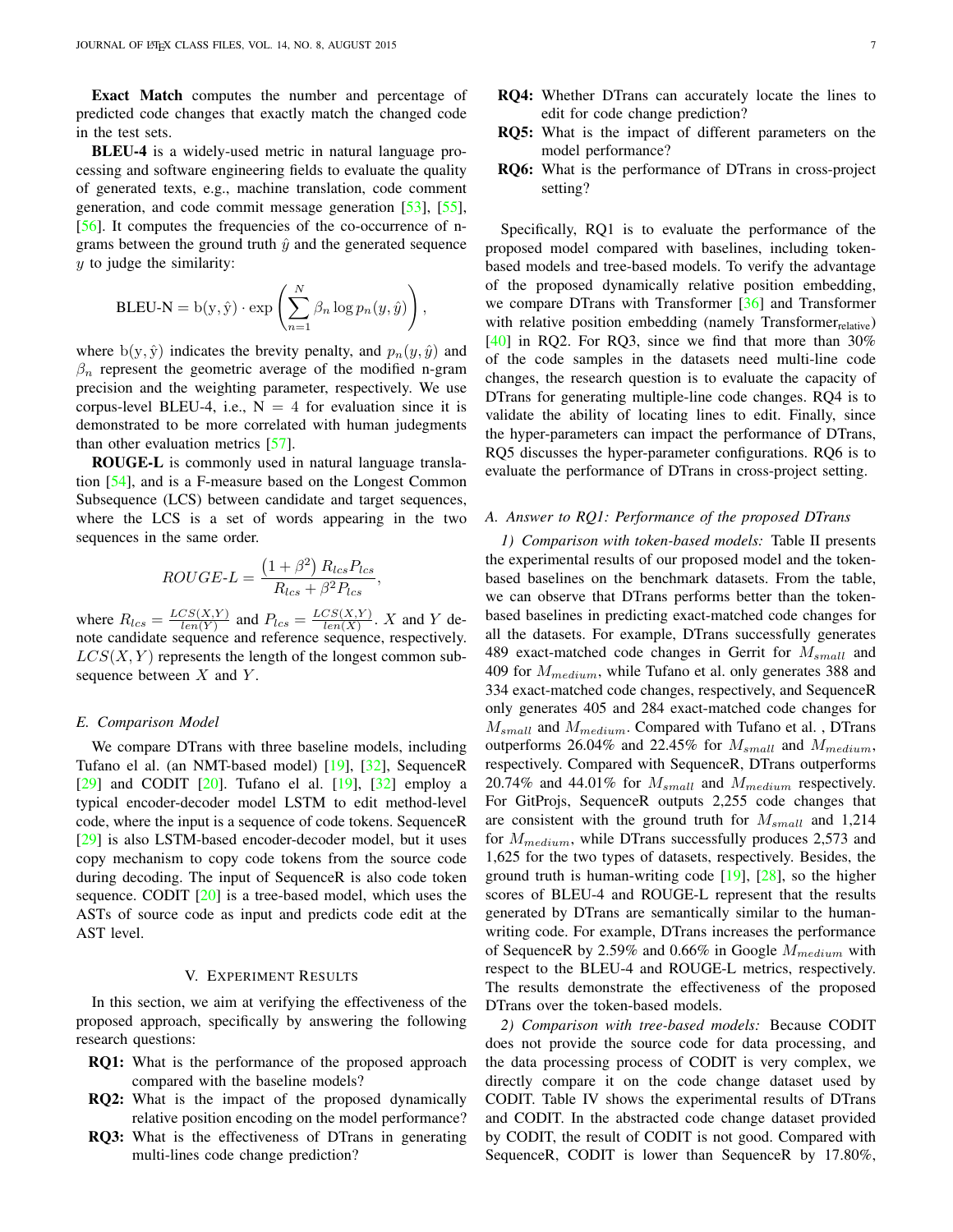TABLE II: Comparison results of DTrans and token-based baselines. The bold indicates the best results.

<span id="page-7-0"></span>

| <b>Dataset</b>  |                | Approach      |                     | $\overline{M}_{small}$ |                |                        | $M_{medium}$ |         |
|-----------------|----------------|---------------|---------------------|------------------------|----------------|------------------------|--------------|---------|
|                 |                |               | <b>Exact Match</b>  | BLEU-4                 | <b>ROUGE-L</b> | <b>Exact Match</b>     | BLEU-4       | ROUGE-L |
|                 |                | Tufano et al. | 20/216(9.25%)       | 55.29%                 | 83.81%         | 17/228(7.45%)          | 75.12%       | 91.46%  |
|                 | Google         | SequenceR     | 55/216(25.46%)      | 76.87%                 | 93.13%         | 43/228(18.85%)         | 89.35%       | 96.85%  |
|                 |                | <b>DTrans</b> | 58/216(26.85%)      | 78.92%                 | 93.30%         | $63/228(27.63\%)$      | 91.67%       | 97.49%  |
|                 |                | NMT-based     | 79/416(18.99%)      | 64.29%                 | 88.16%         | 76/361(21.05%)         | 87.33%       | 96.14%  |
|                 | <b>Android</b> | Tufano et al. | 157/416(37.74%)     | 83.86%                 | 95.64%         | 83/361(22.99%)         | 90.67%       | 97.48%  |
|                 |                | <b>DTrans</b> | 174/416(41.82%)     | 84.63%                 | 95.64%         | $112/361(31.02\%)$     | 91.80%       | 97.81%  |
| Gerrit          |                | Tufano et al. | 113/445(25.39%)     | 73.60%                 | 91.14%         | 102/509(20.03%)        | 82.66%       | 94.07%  |
|                 | Ovirt          | SequenceR     | 173/445(38.87%)     | 85.10%                 | 95.79%         | 167/509(32.80%)        | 91.69%       | 97.52%  |
|                 |                | <b>DTrans</b> | 204/445(45.84%)     | 86.81%                 | 95.81%         | 210/509(41.25%)        | 92.82%       | 97.60%  |
|                 | Overall        | Tufano et al. | 388/1,077(36.02%)   | 82.47%                 | 94.57%         | 334/1,098(30.41%)      | 91.57%       | 97.53%  |
|                 |                | SequenceR     | 405/1,077(37.60%)   | 85.82%                 | 95.69%         | 284/1.098(25.86%)      | 92.04%       | 97.57%  |
|                 |                | <b>DTrans</b> | 489/1,077(45.40%)   | 86.82%                 | 96.10%         | 409/1,098(37.24%)      | $92.79\%$    | 97.85%  |
| <b>GitProjs</b> |                | Tufano et al. | 2,119/5,835(36.31%) | 85.84%                 | 96.06%         | 1,166/6,545(17.82%)    | 90.97%       | 97.58%  |
|                 |                | SequenceR     | 2,255/5,835(38.64%) | 86.72%                 | 96.33%         | 1,214/6,545(18.54%)    | 91.03%       | 97.62%  |
|                 |                | <b>DTrans</b> | 2,573/5,835(44.09%) | 87.14%                 | $96.55\%$      | $1,625/6,545(24.82\%)$ | 91.56%       | 97.81%  |

<span id="page-7-2"></span>TABLE III: Comparison results of DTrans, Transformer and Transformer<sub>relative</sub>. The **bold** indicates the best results. "\*" denotes statistical significance in comparison to the baselines(i.e.,two-sided t-test with  $p$ -value $<0.05$ )

|                 | <b>Dataset</b> | Approach                        |                       | $M_{small}$            |                |                          | $\overline{M}_{medium}$ |                        |
|-----------------|----------------|---------------------------------|-----------------------|------------------------|----------------|--------------------------|-------------------------|------------------------|
|                 |                |                                 | <b>Exact Match</b>    | BLEU-4                 | <b>ROUGE-L</b> | <b>Exact Match</b>       | BLEU-4                  | <b>ROUGE-L</b>         |
|                 |                | Transformer                     | $40/216(18.52\%)$ *   | $73.20\%$ *            | $91.89\%$ *    | 38/228(16.66%)*          | 88.49%*                 | $97.11\%$ <sup>*</sup> |
|                 | Google         | Transformer <sub>relative</sub> | 58/216(26.85%)        | 78.06%                 | 93.04%         | 61/228(26.75%)           | 90.18%                  | 97.38%                 |
|                 |                | <b>DTrans</b>                   | 58/216(26.85%)        | 78.92%                 | 93.30%         | $63/228(27.63\%)$        | $91.67\%$               | 97.49%                 |
|                 |                | Transformer                     | 146/416(35.09%)*      | $83.00\%$ <sup>*</sup> | 95.29%         | 97/361(26.86%)*          | 91.42%                  | 97.47%                 |
|                 | <b>Andriod</b> | Transformer <sub>relative</sub> | 173/416(41.58%)       | 84.37%                 | 95.58%         | 99/361(27.42%)*          | 91.66%                  | 97.62%                 |
| Gerrit          |                | <b>DTrans</b>                   | $174/416(41.82\%)$    | 84.63%                 | 95.64%         | $112/361(31.02\%)$       | 91.80%                  | 97.81%                 |
|                 |                | <b>Transformer</b>              | 182/445(40.89%)*      | $83.73\%$ *            | $94.84\%$ *    | 172/509(33.79%)*         | $92.16\%$ *             | 97.42%                 |
|                 | Ovirt          | Transformer <sub>relative</sub> | 189/445(42.47%)*      | 84.82%*                | 95.29%*        | 188/509(36.93%)*         | $92.56\%$ *             | $97.55\%$ *            |
|                 |                | <b>DTrans</b>                   | $204/445(45.84\%)$    | 86.81%                 | $95.81\%$      | $210/509(41.25\%)$       | $92.82\%$               | 97.60%                 |
|                 |                | Transformer                     | $451/1,077(41.87%)$ * | $84.77\%*$             | $95.32\%*$     | 355/1,098(32.33%)*       | $92.19\%$ *             | $97.70\%$ *            |
|                 | Overall        | Transformer <sub>relative</sub> | 472/1,077(43.82%)     | 86.18%                 | 95.95%         | 388/1.098(35.33%)        | $92.29\%$ *             | $97.72\%$ *            |
|                 |                | <b>DTrans</b>                   | 489/1,077(45.40%)     | 86.82%                 | 96.10%         | 409/1,098(37.24%)        | $92.79\%$               | $97.85\%$              |
| <b>GitProjs</b> |                | Transformer                     | 2,503/5,835(42.89%)*  | $86.49\%$ *            | $96.40\%$ *    | 1,509/6,545(23.05%)*     | $91.29\%$ *             | $97.73\%$ <sup>*</sup> |
|                 |                | Transformer <sub>relative</sub> | 2,540/5,835(43.53%)   | 87.01%                 | 96.47%         | $1,574/6,545(24.04\%)^*$ | 91.56%                  | 97.79%                 |
|                 |                | <b>DTrans</b>                   | 2,573/5,835(44.09%)   | 87.14%                 | $96.55\%$      | $1,625/6,545(24.82\%)$   | 91.56%                  | 97.81%                 |

4.59%, and 3.41% with respect to the Exact Match, BLEU-4 and ROUGE-L metrics, respectively. DTrans improves the performance of SequenceR by 16.10%, 2.38% and 0.83% regarding the three metrics respectively.

<span id="page-7-1"></span>TABLE IV: Comparison results of DTrans and tree-based baseline CODIT. The bold indicates the best results. "\*" denotes statistical significance in comparison to the baselines(i.e.,two-sided *t*-test with  $p$ -value<0.05)

| Method                          | <b>Exact Match</b>      | BLEU-4      | ROUGE-L     |
|---------------------------------|-------------------------|-------------|-------------|
| Tufano et al.                   | 1,898/5,143(36.90%)*    | $75.54\%$ * | $93.03\%$ * |
| SequenceR                       | 2,130/5,143(41.41%)*    | 78.02%*     | 93.87%*     |
| <b>CODIT</b>                    | 1,808/5,143(35.15%)*    | 74.59%*     | $90.77\%$ * |
| Transformer                     | $2,293/5,143(44.58\%)*$ | $77.87\%$ * | $93.98\%$ * |
| Transformer <sub>relative</sub> | 2,426/5,143(47.17%)*    | 79.31%*     | 94.56%      |
| <b>DTrans</b>                   | $2,473/5,143(53.33\%)$  | 79.88%      | 94.65%      |

Answer to RQ1: In summary, DTrans can more accurately predict code changes, and the generated code changes are more semantically relevant to the ground truth.

# *B. Answer to RQ2: Impact of the proposed dynamically relative position encoding on the model performance*

To evaluate the effectiveness of the proposed dynamically relative position encoding strategy, we compare DTrans with the original Transformer [\[36\]](#page-13-23) and Transformer with relative position (Transformer $_{\text{relative}}$ ) [\[40\]](#page-13-26). We reproduce their experiments under the same hyper-parameter settings as DTrans for fair comparison.

Table [III](#page-7-2) shows the experimental results, we find that Transformer performs better than Tufano et al.. In more details, Transformer improves the performance of Tufano et al. by 6.3%-123.62%, 0.35%-32.39%, 0.15%-9.64% regarding the three metrics on the two benchmark datasets, respectively. Besides, Transformer can generate 4,818 code changes that exactly match the ground truth on the two benchmark datasets, which outperforms 15.87% than SequenceR. The experimental results suggest that Transformer-based models can predict more effective code edits than token-based models. Moreover, Transformer<sub>relative</sub> performs better than the vanilla Transformer in most cases, which indicates that the relative position encoding in Transformer is more effective in capturing the code edit patterns. Finally, DTrans achieves better performance than Transformer $r_{relative}$ , with increase rates at 1.28% and 3.24% in terms of the exact match metric on the  $M_{small}$  and  $M_{medium}$ datasets, respectively. The results indicate the efficacy of the proposed dynamically relative position encoding strategy.

Answer to RQ2: In summary, the Transformer-based models outperform baselines. The statement-level syntactic infor-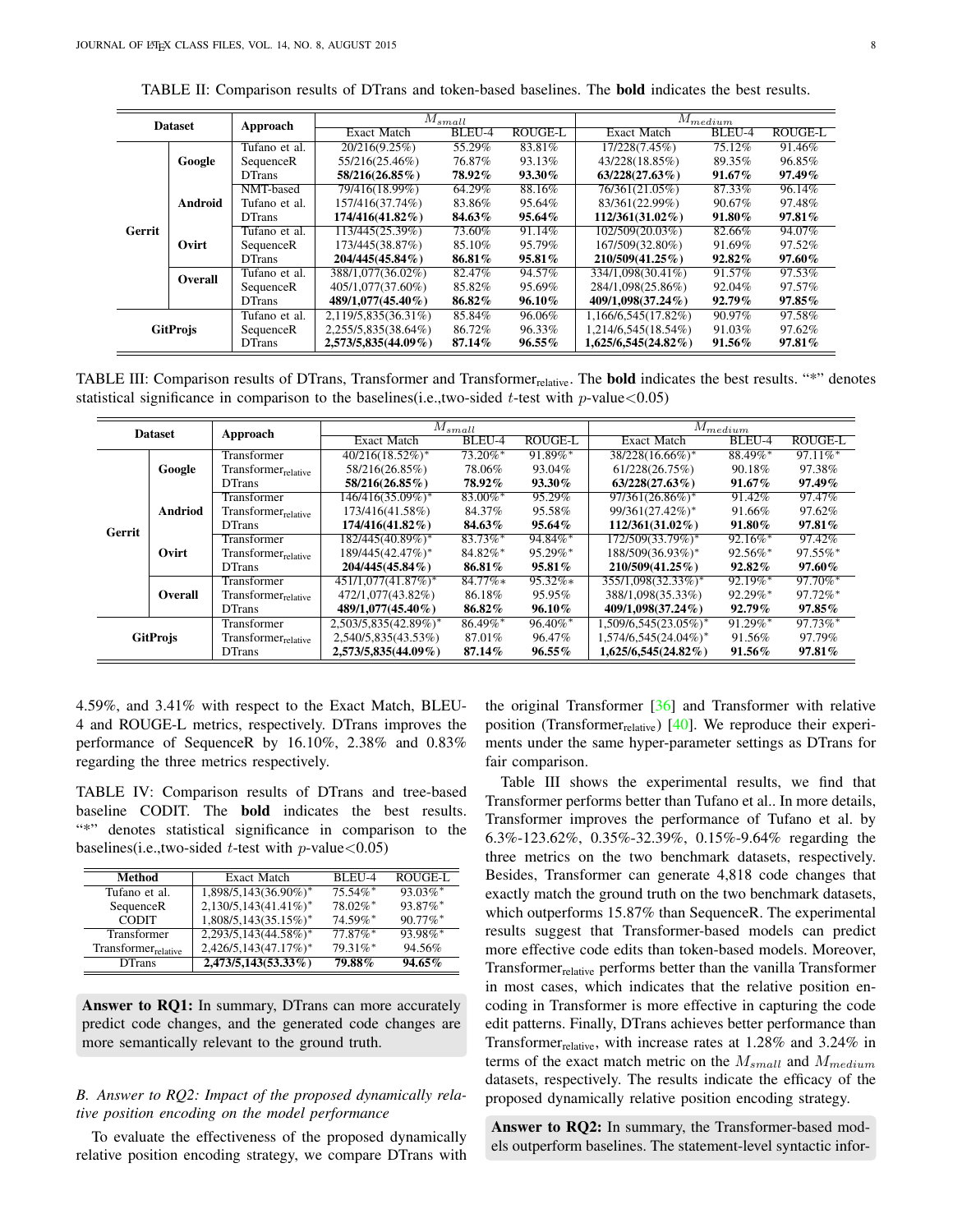mation for position encoding facilitates more accurate code change prediction.

# *C. Answer to RQ3: Effectiveness of code change prediction for multiple lines*

According to the statistics  $[29]$ ,  $[49]$ , most edits are accomplished through a single-line code change. However, some edits still need multi-line code changes in practice. We analyze the multi-line code changes in the Gerrit dataset [\[58\]](#page-14-3) in Table [V,](#page-8-0) and observe that nearly 35% edits involve changes of more than one line of code.

<span id="page-8-0"></span>TABLE V: Statistics of the edits that need multi-line code changes.

| Dataset |         | $M_{small}$       | $M_{medium}$      |  |
|---------|---------|-------------------|-------------------|--|
|         | Google  | 74/216(34.26%)    | 103/228(45.18%)   |  |
| Gerrit  | Android | 177/416(42.55%)   | 162/361(44.88%)   |  |
|         | Ovirt   | 130/445(29.21%)   | 171/509(33.60%)   |  |
|         | Overall | 381/1,077(35.38%) | 436/1,098(39.71%) |  |

We then investigate the effectiveness of DTrans in producing multi-line code changes, with the evaluation results shown in Figure [6.](#page-9-0) As illustrated in the table, DTrans achieves the best performance among all the baselines in multi-line code change prediction. For example, DTrans overall produces 42.25% exact-matched code changes for  $M_{small}$  projects and 33.02% for  $M_{medium}$  projects, while Tufano et al. only outputs 30.97% and 23.16% for the two types of datasets, respectively. The results indicate the usefulness of DTrans in multi-line code prediction. We can also observe that compared with Tufano et al., the improvement of DTrans on the  $M_{medium}$  projects (42.57%) is more significant than that on the  $M_{small}$  projects (36.42%). We then analyze the average lines of code in the test sets of the  $M_{small}$  and  $M_{medium}$  projects, with the results shown in Table [VI.](#page-8-1) We can find that the code in the  $M_{medium}$ projects are longer than that in the  $M_{small}$  projects on average. Therefore, we suppose the significant performance of DTrans on the  $M_{medium}$  projects may be attributed to that DTrans is more effective for predicting the changes of long code snippets than baseline models.

<span id="page-8-1"></span>TABLE VI: Statistics of the average line of code in test sets of the  $M_{small}$  and  $M_{medium}$  projects.

| Dataset |         | $M_{small}$ | $M_{medium}$ |  |
|---------|---------|-------------|--------------|--|
| Gerrit  | Google  | 147         | 9.42         |  |
|         | Android | 4.89        | 10.31        |  |
|         | Ovirt   | 441         | 9.01         |  |
|         | Overall |             | 152          |  |

Answer to RQ3: In summary. DTrans demonstrates the superior ability of accurately generating multiple-line code changes, and has a great improvement over the baselines.

# *D. Answer to RQ4: Accuracy of DTrans in locating lines to edit for predicting code change*

Locating correct lines to edit is the premise of the accurate code changes in the subsequent step. So in this research

<span id="page-8-2"></span>TABLE VII: Comparison results in locating lines to edit of DTrans with other techniques. The bold fonts indicate the best results.

| <b>Dataset</b> | Approach                        | $M_{small}$        | $M_{medium}$      |  |
|----------------|---------------------------------|--------------------|-------------------|--|
|                | Tufano et al.                   | 63/216(29.16%)     | 45/228(19.73%)    |  |
|                | Sequencer                       | 114/216(52.77%)    | 95/228(41.66%)    |  |
| Google         | Transformer                     | 91/216(42.12%)     | 84/228(36.84%)    |  |
|                | Transformer <sub>relative</sub> | 110/216(50.92%)    | 118/228(51.75%)   |  |
|                | <b>DTrans</b>                   | $116/216(53.70\%)$ | 118/228(51.75%)   |  |
|                | Tufano et al.                   | 164/416(39.42%)    | 138/361(38.22%)   |  |
|                | Sequencer                       | 255/416(61.29%)    | 163/361(45.15%)   |  |
| Android        | Transformer                     | 235/416(56.49%)    | 170/361(47.09%)   |  |
|                | Transformer <sub>relative</sub> | 255/416(61.29%)    | 179/361(49.58%)   |  |
|                | <b>DTrans</b>                   | 258/416(62.01%)    | 189/361(52.35%)   |  |
|                | Tufano et al.                   | 212/445(47.60%)    | 189/509(37.13%)   |  |
|                | Sequencer                       | 303/445(68.08%)    | 311/509(61.10%)   |  |
| Overit         | Transformer                     | 287/445(64.49%)    | 299/509(58.74%)   |  |
|                | Transformer <sub>relative</sub> | 302/445(67.86%)    | 307/509(60.31%)   |  |
|                | <b>DTrans</b>                   | 315/445(70.78%)    | 328/509(64.44%)   |  |
|                | Tufano et al.                   | 666/1,077(61.83%)  | 587/1,098(53.46%) |  |
|                | Sequencer                       | 718/1,077(66.66%)  | 598/1,098(54.46%) |  |
| Overall        | Transformer                     | 706/1,077(65.55%)  | 601/1,098(54.73%) |  |
|                | Transformer <sub>relative</sub> | 727/1,077(67.50%)  | 630/1,098(57.37%) |  |
|                | <b>DTrans</b>                   | 757/1,077(70.28%)  | 648/1,098(59.01%) |  |

question, we analyze whether the proposed approach can accurately predict which lines to edit.

Table [VII](#page-8-2) shows the experimental results of locating the lines for editing. We can observe that DTrans performs better than other techniques on all projects. For example, SequenceR can only locate 66.66% correct lines for  $M_{small}$  and 54.46% correct lines for  $M_{medium}$ , while DTrans can locate 70.28% and 59.01%, respectively. This observation demonstrates that DTrans can obtain more contextual information than other techniques.

Answer to RQ4: In summary, DTrans can greatly outperform the baselines in locating the lines to change (e.g., achieving 8.35% higher accuracy than the best baseline).

# <span id="page-8-3"></span>*E. Answer to RQ5: Impact of the model parameters*

In this section, we extend our experiments with different parameters to investigate the influence of internal factors of DTrans.

Figure [7](#page-9-1) (a) presents the impact of the clipping distance  $(k)$  on the effectiveness of DTrans using other default config-urations (Defined in Section[.III-B\)](#page-3-3). In this figure, the  $x$  axis presents various clipping distances, while the y axis presents the values of different evaluation metrics. We can find that the clipping distance does not impact the DTrans effectiveness much. For example, the largest performance difference among different clipping distances is within 2% for all evaluation metrics. Since DTrans achieves good performance on the datasets when the clipping distance is 32, we choose the parameter as 32 during experimentation.

Figure [7](#page-9-1) (b) presents the impact of the number of encoderdecoder block (l) on the effectiveness of DTrans using other default configurations (Defined in Section[.II-B\)](#page-2-3). In this figure, the  $x$  axis presents different number of encoder-decoder block, while the  $y$  axis presents the values of different evaluation metrics.From the figure, we observe that the number of encoder-decoder block has a significant impact on the model. For example, in GitProjs, the Exact Match of 2-blocks DTrans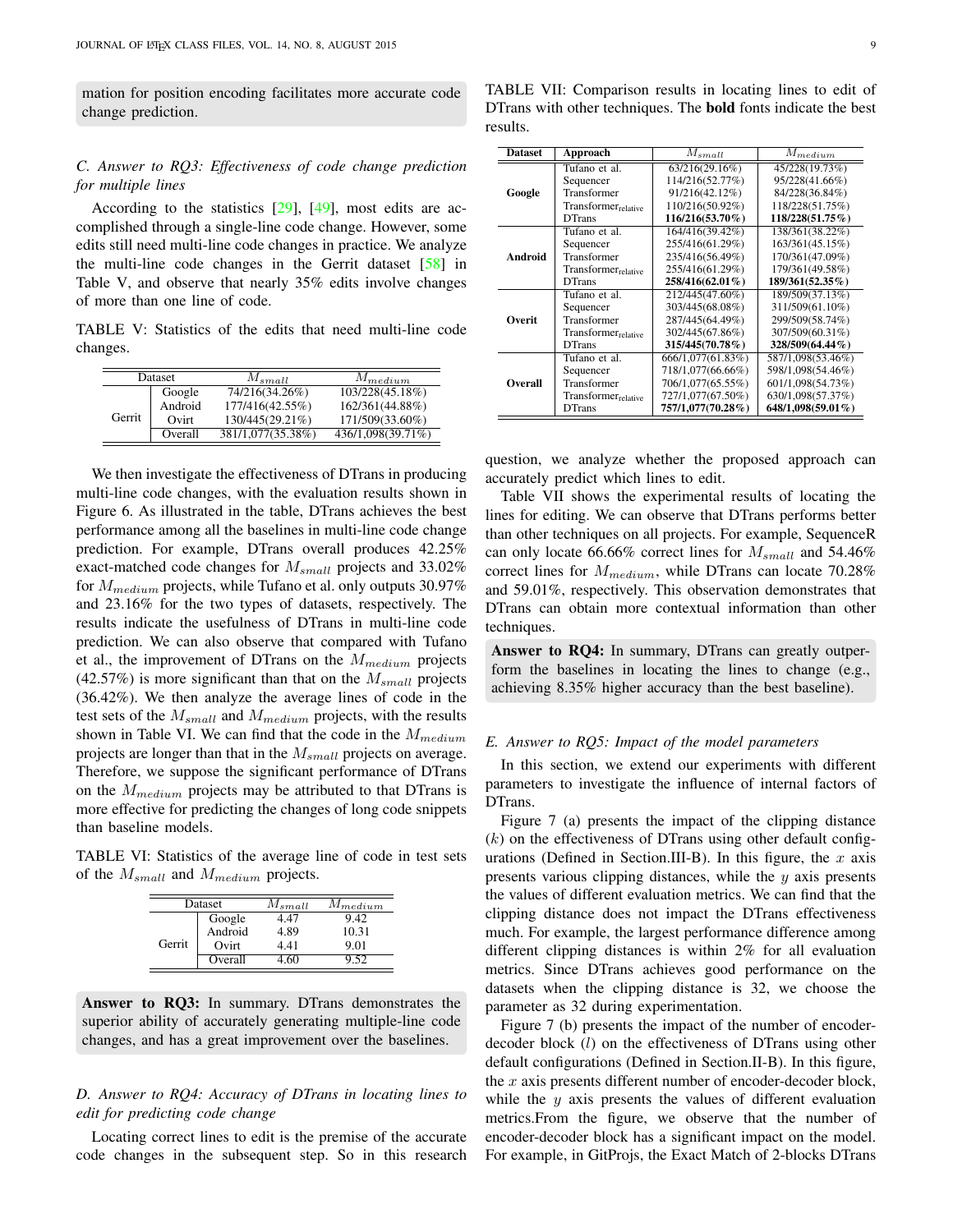<span id="page-9-0"></span>

**■Tufano et al. ■SequenceR ■Transformer ■Transformer**<sub>relative</sub> ■DTrans

(b)  $M_{medium}$  projects

Fig. 6: Comparison results of generating multi-lines patch on the  $M_{small}$  (a) and  $M_{medium}$  (b) projects. "\*" denotes statistical significance in comparison to the baselines (i.e., two-sided  $t$ -test with  $p$ -value < 0.05).

<span id="page-9-1"></span>

Fig. 7: Impact of key parameters on the model performance.

is only 42.26%, while the Exact Match of 6-blocks DTrans is 44.09%. Besides, more encoder-decoder blocks do not mean better performance. For example, 6-blocks DTrans is better than the 8-blocks DTrans in Gerrit-All. Moreover, more encoder-decoder block will increase the model size and require more time to train. In terms of overall considerations, DTrans with 6 encoder-decoder blocks is a good option.

Answer to RQ5: In summary, the experimental results can be influenced by parameter configuration. Moreover, the clipping distance has little influence on DTrans, but the number of layers has much influence on DTrans.

# *F. Answer to RQ6: erformance of DTrans in cross-project setting*

In this section, we train the models in one project and test them in another project to simulate a more practical setting. We use the Gerrit dataset which contains three different projects for the evaluation. We adopt the best Transformer-based baselines for comparison. The results are shown in Table [VIII.](#page-12-8) We can observe that DTrans consistently performs better than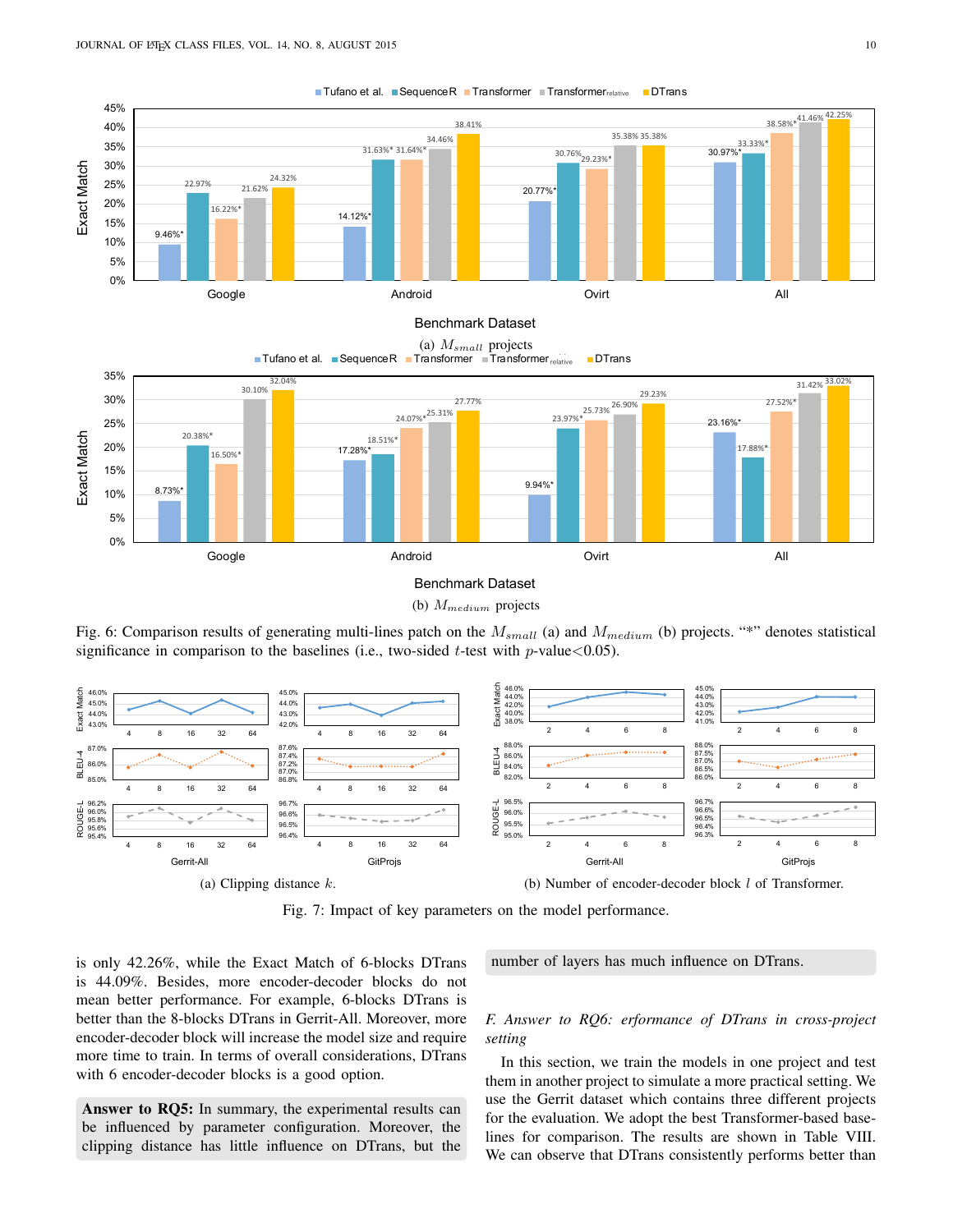Transformer and Transformer<sub>relative</sub> in the cross-project setting. For example, when we train the models in Google  $M_{small}$ and then test them in Android  $M_{small}$ , DTrans can generate 17 exact-matched code changes, while Transformer only generates 11 exact-matched code changes. Overall, DTrans increases the performance of the Transformer-based baselines by 0∼200%,0.03∼5.66%,0.10∼1.30% with respect to the Exact Match, BLEU-4, ROUGE-L metrics, respectively. We can also find that despite the good performance of DTrans in crossproject setting, it presents obvious decline compared with the in-project performance, e.g., the exact match score drops by more than 80%. The Transformer-based baselines show the similar trend. The phenomenon is reasonable since the edit patterns of different projects may be greatly different.

Answer to RQ6: In summary, DTrans performs better than the baseline models in the cross-project setting. However, the performance of all the models drops greatly comparing with the in-project setting, indicating that cross-project evaluation is a more challenging setting for the code edit task.

# VI. CASE STUDY

<span id="page-10-0"></span>To evaluate the performance of DTrans in predicting accurate code edits, we select three cases from benchmark datasets as shown in Figure [8.](#page-11-0)

Figure [8](#page-11-0) (a) presents an example of code edit operation prediction. The method addSlices lacks an object to conduct the method function slices.addAll(slices), so the correct edit operation is to add an object this. However, Tufano et al. mistakenly predicts the operation is to change the return from true to false. Similarly, SequenceR incorrectly returns the variable slices. DTrans successfully predicts the correct edit operation and adds this to point to the variable inside the class.

In Figure [8](#page-11-0) (b), the original code needs to remove grade from curve, but it does not check whether the variable grade is null. The correct edit operation is to check variable grade before executing remove. Tufano et al. does not check variable grade and just refactors original code. SequenceR predicts the correct operation method but the incorrect operation object. It checks null for curve.remove(grade) rather than variable grade. DTrans successfully predicts both the correct operation method and operation object. It checks whether the variable grade is null before executing curve.remove(grade).

In addition, DTrans does not always predict accurate code changes. In Figure [8](#page-11-0) (c), the original code needs a return statement because the modifier void does not appear in the method definition. Tufano et al. successfully adds return before getCFlags(). Sequencer mistakenly thinks that the original code should be a static function, so it inserts the modifier static. For DTrans, it successfully adds the return token, but incorrectly changes the API from java.lang.Iterable to java.lang.Set, which is a non-existent interface. This example motivates us to create an API knowledge base to facilitate the code edit process in future.

# VII. THREAT TO VALIDITY

<span id="page-10-1"></span>Internal validity is mainly about the hyper-parameter configuration we adopted in our DTrans model. To reduce this threat, we conduct an experiment to study the impact of configuration, and we explain in Section [V-E](#page-8-3) about how hyperparameters influence our model's performance.

Construct validity is mainly the suitability of our evaluation metrics. To reduce this risk, we additionally introduce BLEU-4 (Bilingual evaluation understudy in 4-gram) [\[53\]](#page-13-39) and ROUGE-L (Recall-Oriented Understudy for Gisting Evaluation in Longest Common Sub-sequence) [\[54\]](#page-13-40) to evaluate the effectiveness of our approaches, which can well simulate the non-trivial coding activities in evaluating generated code.

External validity is mainly concerned with whether the performance of our DTrans techniques can still effective in other datasets. To reduce these threats, we additional select 2.3 million pair-wise code changes generated from GitHub open-source projects [\[32\]](#page-13-19) to evaluate the effectiveness of our approach. And experimental results demonstrate the effectiveness of our approach (in Section [V-A\)](#page-6-1). To further reduce the threats, we are planning to collect more open-source projects to evaluate our approach. Besides, the quality of the datasets may be another threat. In this paper, we simply follow the previous work [\[19\]](#page-13-7), [\[20\]](#page-13-8) by directly adopting the benchmark datasets without further cleaning. As illustrated in Sun et al. [\[59\]](#page-14-4), high-quality datasets are very important for DL models. We will study the quality of the datasets in future work.

## VIII. RELATED WORK

<span id="page-10-2"></span>Related works focus on two key aspects: position representations of Transformer and automatic code edit.

#### *A. Position Representations of Transformer*

Unlike RNN  $[60]$ , which incorporates inductive bias by successively loading the input tokens, Transformer is less position-sensitive [\[36\]](#page-13-23). It is critical to incorporate position encoding into the Transformer.

Absolute Position Representations. Vaswani et al. [\[36\]](#page-13-23) proposed Transformer and trigonometric function to calculate positional information for each token, but the positional information cannot change, while Devlin et al. [\[61\]](#page-14-6) and Liu et al [\[62\]](#page-14-7) use parameter matrix to calculate positional information. Liu et al. [\[63\]](#page-14-8) proposed FLOATER, which models position encoding as a continuous dynamical system and admit the standard sinusoidal position encoding as a special case, making more flexible in theory. Dehghani et al. [\[64\]](#page-14-9)and Lan et al. [\[65\]](#page-14-10) found that injecting the position information into layers can improve performance of Transformer in some tasks.

Relative Position Representations. Relative position Representations take the relative distance into calculating attention rather than absolute position, which performs more effective and flexible. Shaw et al. [\[40\]](#page-13-26) first proposed the concept of relative position embedding and its application scope. Yang et al. [\[66\]](#page-14-11) and Dai et al. [\[67\]](#page-14-12) improved the relative position embedding to boost the effectiveness. Raffel et al. [\[68\]](#page-14-13) and Ke et al. [\[69\]](#page-14-14) evaluated the effective of "input-position" and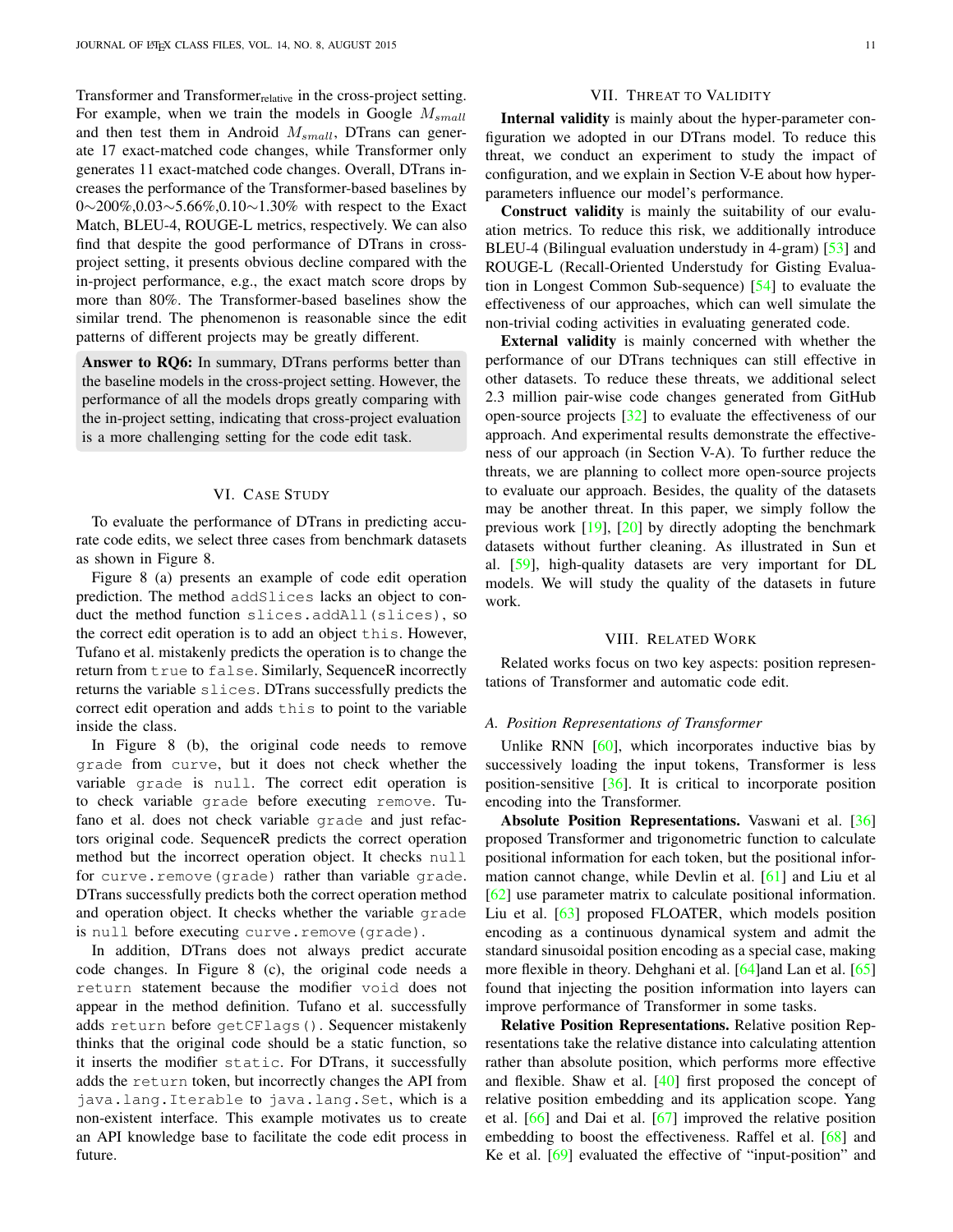```
Example (a):
Original Code:
public boolean addSlices(java.util.Collection<it.polito.atlas.alea2.Slice> slices){
    slices.addAll(slices);
    return true;
}
Tufano et al. :
public boolean addSlices(java.util.Collection<it.polito.atlas.alea2.Slice> slices){
    slices.addAll(slices);
    return false;
}
SequenceR:
public boolean addSlices(java.util.Collection<it.polito.atlas.alea2.Slice> slices){
    slices.addAll(slices);
    return slices ;
}
Dtrans:
public boolean addSlices(java.util.Collection<it.polito.atlas.alea2.Slice> slices){
    this.slices.addAll(slices);
    return true;
}
Example (b):
Original Code:
public boolean remove(model.curve.Grade grade){
    return curve.remove(grade);
}
Tufano et al. :
public boolean remove(model.curve.Grade grade){
    boolean result=curve.remove(grade);
    return result;
}
SequenceR:
public boolean remove(model.surve.Grade grade){
    return !(curve.remove(grade).isEmpty());
}
Dtrans:
public boolean remove(model.surve.Grade grade){
    if (grade != null) \{return curve.remove(grade); }
    else {
        return false; }
}
Example (c):
Original Code:
public java.lang.Iterable<java.lang.String> getCppFlags(){
     getCFlags(); }
Tufano et al. :
public java.lang.Iterable<java.lang.String> getCppFlags(){
    return getCFlags(); }
SequenceR:
public static java.lang.Iterable<java.lang.String> getCppFlags(){
     getCFlags(); }
Dtrans:
public java.lang. Set <java.lang.String> getCppFlags(){
```
**return** getCFlags(); }

Fig. 8: Qualitative analysis of our DTrans model and the baseline models on three examples.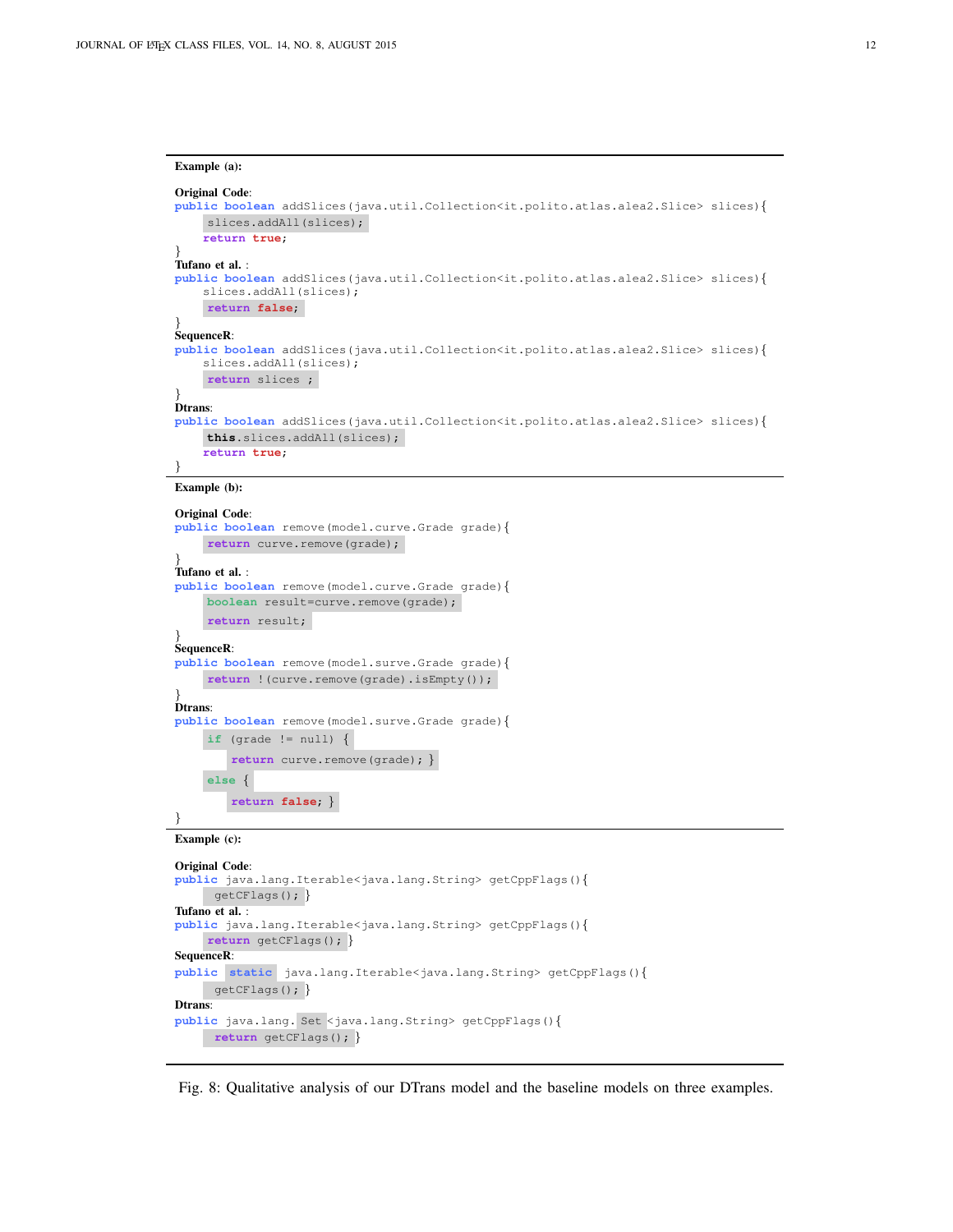| <b>Dataset</b>  |         | Approach                        |                    | $\overline{M}_{sm \underline{all}}$ |                | $M_{\it medium}$   |        |         |
|-----------------|---------|---------------------------------|--------------------|-------------------------------------|----------------|--------------------|--------|---------|
| <b>Training</b> | Test    |                                 | <b>Exact Match</b> | BLEU-4                              | <b>ROUGE-L</b> | <b>Exact Match</b> | BLEU-4 | ROUGE-L |
|                 |         | Transformer                     | 11/416(2.64%)      | 58.38%                              | 86.06%         | $0/361(0\%)$       | 71.58% | 90.11%  |
|                 | Android | Transformerrelative             | 16/416(3.84%)      | 62.33%                              | 87.52%         | $4/361(1.1\%)$     | 80.19% | 91.82%  |
| Google          |         | <b>DTrans</b>                   | $17/416(4.08\%)$   | 63.92%                              | 87.74%         | 7/361(1.93%)       | 80.23% | 91.92%  |
|                 |         | Transformer                     | 13/445(2.92%)      | 54.67%                              | 81.53%         | $0/509(0\%)$       | 64.23% | 83.72%  |
|                 | Ovirt   | Transformer <sub>relative</sub> | 20/445(4.49%)      | 59.49%                              | 82.44%         | $0/509(0\%)$       | 71.61% | 84.94%  |
|                 |         | <b>DTrans</b>                   | 22/445(4.94%)      | 61.10%                              | 82.93%         | $1/509(0.20\%)$    | 71.90% | 85.06%  |
|                 |         | Transformer                     | 6/216(2.77%)       | 59.66%                              | 83.69%         | 2/228(0.87%)       | 73.35% | 87.81%  |
|                 | Google  | Transformer <sub>relative</sub> | $8/216(3.70\%)$    | 62.37%                              | 83.82%         | 2/228(0.87%)       | 75.30% | 87.83%  |
| Android         |         | <b>DTrans</b>                   | $10/216(4.62\%)$   | 63.28%                              | 84.09%         | 2/228(0.87%)       | 76.15% | 88.26%  |
|                 |         | Transformer                     | 21/445(4.71%)      | 61.20%                              | 82.86%         | $0/509(0\%)$       | 68.23% | 84.61%  |
|                 | Ovirt   | Transformer <sub>relative</sub> | 22/445(4.94%)      | 64.84%                              | 83.61%         | $1/509(0.19\%)$    | 71.42% | 85.02%  |
|                 |         | <b>DTrans</b>                   | $30/445(6.74\%)$   | 64.86%                              | 83.70%         | $3/509(0.58\%)$    | 72.05% | 85.27%  |
|                 |         | Transformer                     | 6/216(2.77%)       | 56.78%                              | 82.29%         | $0/228(0\%)$       | 62.90% | 81.34%  |
|                 | Google  | Transformer <sub>relative</sub> | 10/216(4.62%)      | 57.99%                              | 82.78%         | $1/228(0.43\%)$    | 65.13% | 82.54%  |
| Ovirt           |         | <b>DTrans</b>                   | $10/216(4.62\%)$   | 59.06%                              | 82.86%         | $1/228(0.43\%)$    | 68.82% | 83.60%  |
|                 |         | Transformer                     | 25/416(6.01%)      | 60.94%                              | 86.70%         | 1/361(0.27%)       | 72.24% | 88.60%  |
|                 | Android | Transformer <sub>relative</sub> | 23/416(5.52%)      | 62.60%                              | 87.02%         | $4/361(1.10\%)$    | 73.38% | 88.91%  |
|                 |         | <b>DTrans</b>                   | 25/416(6.01%)      | 63.75%                              | 87.50%         | $5/361(1.38\%)$    | 76.64% | 90.07%  |

<span id="page-12-8"></span>TABLE VIII: Cross-project comparison results of DTrans and Transformer-based baselines. The bold indicates the best results.

"position-input" and remove them from Transformer. He et al. [\[70\]](#page-14-15) evaluated the absolute and relative position embedding and proved the usability of relation position embedding. Since these approaches are developed for natural language processing, they are unable to capture the statement-level information included in code; while our proposed dynamically relative position encoding strategy is specifically designed for involving the statement-level syntax information of source code.

#### *B. Automatic Code Edit*

Code edit throughout the program development and maintenance relates to various behaviors, e.g., automatic program repair  $[71]$ – $[75]$ , API-related update  $[26]$ , and code refactoring [\[25\]](#page-13-12), [\[76\]](#page-14-18). In recent years more and more proposed works adapted Deep Learning (DL) techniques in automatic code edit [\[20\]](#page-13-8), [\[24\]](#page-13-41), [\[75\]](#page-14-17), [\[77\]](#page-14-19), aiming at automatically predicting code changes using a data-driven approach. Tufano et al. [\[19\]](#page-13-7) applied Neural Machine Translation (NMT) techniques to generate target code at the method level. They treated code as natural language, converting it into tokens and using code abstraction to overcome the issue of *out-of-vocabulary*. Chen et al. [\[29\]](#page-13-16) presented the SequenceR, an NMT-based approach, which uses the attention mechanism and outperforms Tufano et al. [\[19\]](#page-13-7). Chakraborty et al. [\[20\]](#page-13-8) presented CODIT, a tree-based NMT model for predicting concrete source code changes and learning code change patterns in the wild, and it is the stateof-the-art NMT-based model in code edit. Above approaches ignore the statement-level information, so we propose DTrans, a novel Transformer-based approach, which explicitly incorporates the statement-level syntactic information for better capturing the local structure of code, to predict code changes.

# IX. CONCLUSION AND FUTURE WORK

<span id="page-12-7"></span>In this paper, we introduced DTrans, a Transformer-based technique that can predict code changes from merged pull requests codes from developers. To better capture the statementlevel information of code, DTrans is designed with dynamically relative position encoding in multi-head attention of

Transformer. Compared with other DL-based techniques such as neural machine translation (NMT), DTrans can capture the syntactic information, which makes the generated code changes higher-quality. The experimental results show that DTrans can more accurately generate program changes in automatic code edit.

Our experiments also demonstrate the difficulties in the cross-project code edit task. In the future, we plan to investigate the cross-project challenges and incorporate more semantic information(e.g., Control-Flow Graph, Abstract Syntax Tree) to increase our capacity in code editing for the crossproject task.

#### **REFERENCES**

- <span id="page-12-0"></span>[1] F. Ferreira, L. L. Silva, and M. T. Valente, "Software engineering meets deep learning: a mapping study," in *Proceedings of the 36th Annual ACM Symposium on Applied Computing*, 2021, pp. 1542–1549.
- <span id="page-12-1"></span>[2] Y. Yang, X. Xia, D. Lo, and J. Grundy, "A survey on deep learning for software engineering," *arXiv preprint arXiv:2011.14597*, 2020.
- <span id="page-12-2"></span>[3] H. F. Eniser, S. Gerasimou, and A. Sen, "Deepfault: Fault localization for deep neural networks," in *International Conference on Fundamental Approaches to Software Engineering*. Springer, 2019, pp. 171–191.
- [4] X. Li, W. Li, Y. Zhang, and L. Zhang, "Deepfl: Integrating multiple fault diagnosis dimensions for deep fault localization," in *Proceedings of the 28th ACM SIGSOFT International Symposium on Software Testing and Analysis*, 2019, pp. 169–180.
- <span id="page-12-3"></span>[5] M. Wardat, W. Le, and H. Rajan, "Deeplocalize: Fault localization for deep neural networks," in *2021 IEEE/ACM 43rd International Conference on Software Engineering (ICSE)*. IEEE, 2021, pp. 251– 262.
- <span id="page-12-4"></span>[6] T. Lutellier, L. Pang, V. H. Pham, M. Wei, and L. Tan, "Encore: Ensemble learning using convolution neural machine translation for automatic program repair," *arXiv preprint arXiv:1906.08691*, 2019.
- [7] Y. Li, S. Wang, and T. N. Nguyen, "Dlfix: Context-based code transformation learning for automated program repair," in *Proceedings of the ACM/IEEE 42nd International Conference on Software Engineering*, 2020, pp. 602–614.
- <span id="page-12-5"></span>[8] R. Gupta, S. Pal, A. Kanade, and S. Shevade, "Deepfix: Fixing common c language errors by deep learning," in *Proceedings of the aaai conference on artificial intelligence*, vol. 31, no. 1, 2017.
- <span id="page-12-6"></span>[9] W. U. Ahmad, S. Chakraborty, B. Ray, and K.-W. Chang, "A transformer-based approach for source code summarization," *arXiv preprint arXiv:2005.00653*, 2020.
- [10] A. LeClair, S. Haque, L. Wu, and C. McMillan, "Improved code summarization via a graph neural network," in *Proceedings of the 28th International Conference on Program Comprehension*, 2020, pp. 184– 195.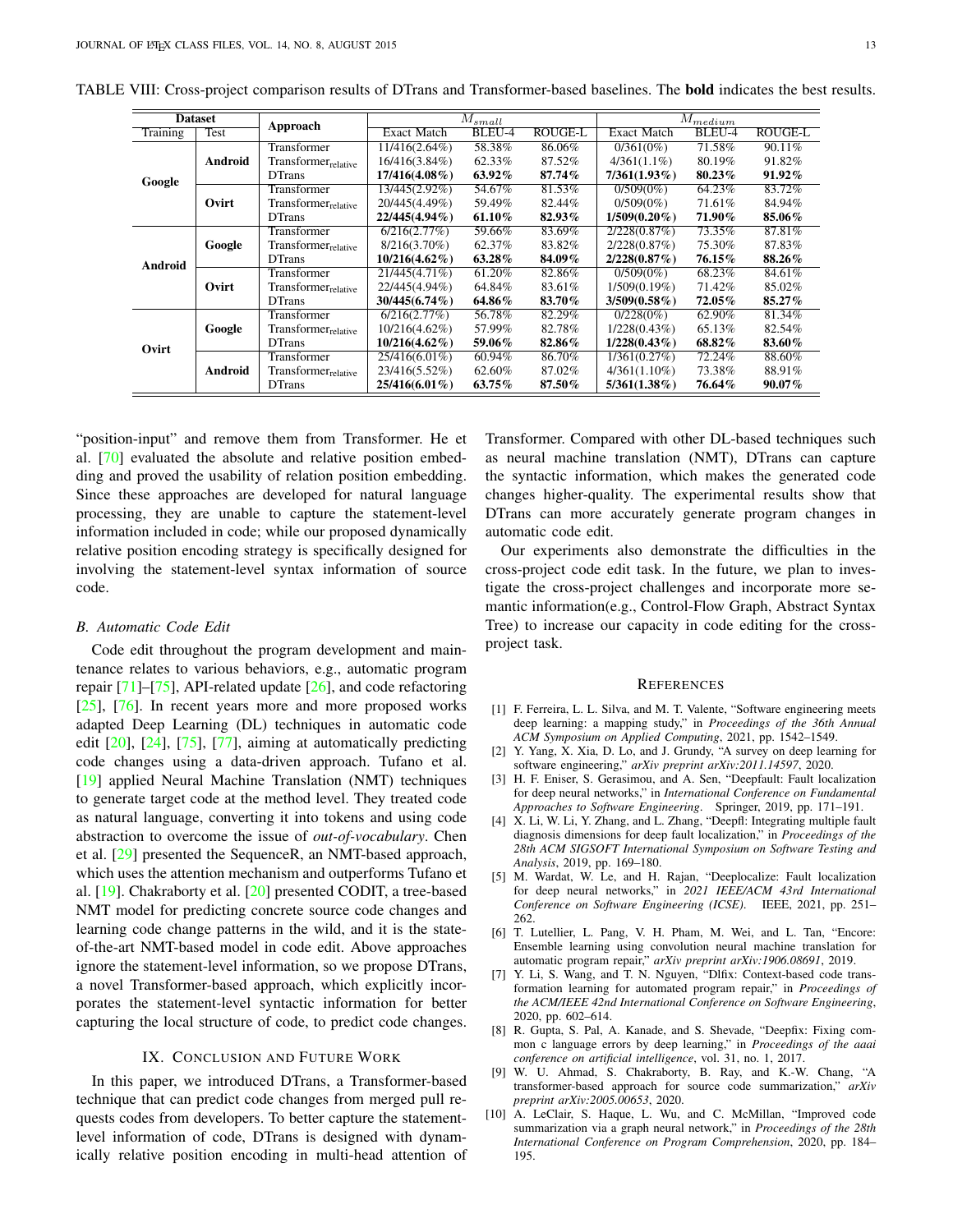- <span id="page-13-0"></span>[11] Y. Wan, Z. Zhao, M. Yang, G. Xu, H. Ying, J. Wu, and P. S. Yu, "Improving automatic source code summarization via deep reinforcement learning," in *Proceedings of the 33rd ACM/IEEE International Conference on Automated Software Engineering*, 2018, pp. 397–407.
- <span id="page-13-1"></span>[12] S. Kim, J. Zhao, Y. Tian, and S. Chandra, "Code prediction by feeding trees to transformers," in *2021 IEEE/ACM 43rd International Conference on Software Engineering (ICSE)*. IEEE, 2021, pp. 150–162.
- <span id="page-13-2"></span>[13] Y. Huang, X. Hu, N. Jia, X. Chen, Z. Zheng, and X. Luo, "Commtpst: Deep learning source code for commenting positions prediction," *Journal of Systems and Software*, vol. 170, p. 110754, 2020.
- <span id="page-13-3"></span>[14] A. Hasanpour, P. Farzi, A. Tehrani, and R. Akbari, "Software defect prediction based on deep learning models: Performance study," *arXiv preprint arXiv:2004.02589*, 2020.
- [15] J. Chen, K. Hu, Y. Yu, Z. Chen, Q. Xuan, Y. Liu, and V. Filkov, "Software visualization and deep transfer learning for effective software defect prediction," in *Proceedings of the ACM/IEEE 42nd International Conference on Software Engineering*, 2020, pp. 578–589.
- <span id="page-13-4"></span>[16] S. Wang, T. Liu, J. Nam, and L. Tan, "Deep semantic feature learning for software defect prediction," *IEEE Transactions on Software Engineering*, vol. 46, no. 12, pp. 1267–1293, 2018.
- <span id="page-13-5"></span>[17] M. J. Islam, G. Nguyen, R. Pan, and H. Rajan, "A comprehensive study on deep learning bug characteristics," in *Proceedings of the 2019 27th ACM Joint Meeting on European Software Engineering Conference and Symposium on the Foundations of Software Engineering*, 2019, pp. 510– 520.
- <span id="page-13-6"></span>[18] M. Wen, R. Wu, and S.-C. Cheung, "How well do change sequences predict defects? sequence learning from software changes," *IEEE Transactions on Software Engineering*, vol. 46, no. 11, pp. 1155–1175, 2018.
- <span id="page-13-7"></span>[19] M. Tufano, J. Pantiuchina, C. Watson, G. Bavota, and D. Poshyvanyk, "On learning meaningful code changes via neural machine translation," in *2019 IEEE/ACM 41st International Conference on Software Engineering (ICSE)*. IEEE, 2019, pp. 25–36.
- <span id="page-13-8"></span>[20] S. Chakraborty, Y. Ding, M. Allamanis, and B. Ray, "Codit: Code editing with tree-based neural models," *IEEE Transactions on Software Engineering*, 2020.
- <span id="page-13-9"></span>[21] T. Lutellier, H. V. Pham, L. Pang, Y. Li, M. Wei, and L. Tan, "Coconut: combining context-aware neural translation models using ensemble for program repair," in *Proceedings of the 29th ACM SIGSOFT international symposium on software testing and analysis*, 2020, pp. 101–114.
- <span id="page-13-10"></span>[22] N. Jiang, T. Lutellier, and L. Tan, "Cure: Code-aware neural machine translation for automatic program repair," in *2021 IEEE/ACM 43rd International Conference on Software Engineering (ICSE)*. IEEE, 2021, pp. 1161–1173.
- <span id="page-13-11"></span>[23] W. Tansey and E. Tilevich, "Annotation refactoring: inferring upgrade transformations for legacy applications," in *Proceedings of the 23rd ACM SIGPLAN conference on Object-oriented programming systems languages and applications*, 2008, pp. 295–312.
- <span id="page-13-41"></span>[24] N. Meng, L. Hua, M. Kim, and K. S. McKinley, "Does automated refactoring obviate systematic editing?" in *2015 IEEE/ACM 37th IEEE International Conference on Software Engineering*, vol. 1. IEEE, 2015, pp. 392–402.
- <span id="page-13-12"></span>[25] X. Ge, Q. L. DuBose, and E. Murphy-Hill, "Reconciling manual and automatic refactoring," in *2012 34th International Conference on Software Engineering (ICSE)*. IEEE, 2012, pp. 211–221.
- <span id="page-13-13"></span>[26] H. A. Nguyen, T. T. Nguyen, G. Wilson Jr, A. T. Nguyen, M. Kim, and T. N. Nguyen, "A graph-based approach to api usage adaptation," *ACM Sigplan Notices*, vol. 45, no. 10, pp. 302–321, 2010.
- <span id="page-13-14"></span>[27] A. T. Nguyen, M. Hilton, M. Codoban, H. A. Nguyen, L. Mast, E. Rademacher, T. N. Nguyen, and D. Dig, "Api code recommendation using statistical learning from fine-grained changes," in *Proceedings of the 2016 24th ACM SIGSOFT International Symposium on Foundations of Software Engineering*, 2016, pp. 511–522.
- <span id="page-13-15"></span>[28] M. Tufano, C. Watson, G. Bavota, M. Di Penta, M. White, and D. Poshyvanyk, "An empirical investigation into learning bug-fixing patches in the wild via neural machine translation," in *Proceedings of the 33rd ACM/IEEE International Conference on Automated Software Engineering*, 2018, pp. 832–837.
- <span id="page-13-16"></span>[29] Z. Chen, S. J. Kommrusch, M. Tufano, L.-N. Pouchet, D. Poshyvanyk, and M. Monperrus, "Sequencer: Sequence-to-sequence learning for endto-end program repair," *IEEE Transactions on Software Engineering*, 2019.
- <span id="page-13-17"></span>[30] D. Guo, S. Ren, S. Lu, Z. Feng, D. Tang, S. Liu, L. Zhou, N. Duan, A. Svyatkovskiy, S. Fu, M. Tufano, S. K. Deng, C. B. Clement, D. Drain, N. Sundaresan, J. Yin, D. Jiang, and M. Zhou, "Graphcodebert: Pre-training code representations with data flow," *CoRR*, vol. abs/2009.08366, 2020.
- <span id="page-13-18"></span>[31] H. Tian, K. Liu, A. K. Kaboré, A. Koyuncu, L. Li, J. Klein, and T. F. Bissyandé, "Evaluating representation learning of code changes for predicting patch correctness in program repair," in *35th IEEE/ACM International Conference on Automated Software Engineering, ASE 2020, Melbourne, Australia, September 21-25, 2020*. IEEE, 2020, pp. 981–992.
- <span id="page-13-19"></span>[32] M. Tufano, C. Watson, G. Bavota, M. D. Penta, M. White, and D. Poshyvanyk, "An empirical study on learning bug-fixing patches in the wild via neural machine translation," *ACM Transactions on Software Engineering and Methodology (TOSEM)*, vol. 28, no. 4, pp. 1–29, 2019.
- <span id="page-13-20"></span>[33] D. Bahdanau, K. Cho, and Y. Bengio, "Neural machine translation by jointly learning to align and translate," *arXiv preprint arXiv:1409.0473*,  $2014.$
- <span id="page-13-21"></span>[34] U. Alon, S. Brody, O. Levy, and E. Yahav, "code2seq: Generating sequences from structured representations of code," *arXiv preprint arXiv:1808.01400*, 2018.
- <span id="page-13-22"></span>[35] A. N. Le, A. Martinez, A. Yoshimoto, and Y. Matsumoto, "Improving sequence to sequence neural machine translation by utilizing syntactic dependency information," in *Proceedings of the Eighth International Joint Conference on Natural Language Processing, IJCNLP 2017, Taipei, Taiwan, November 27 - December 1, 2017 - Volume 1: Long Papers*, G. Kondrak and T. Watanabe, Eds. Asian Federation of Natural Language Processing, 2017, pp. 21–29.
- <span id="page-13-23"></span>[36] A. Vaswani, N. Shazeer, N. Parmar, J. Uszkoreit, L. Jones, A. N. Gomez, L. Kaiser, and I. Polosukhin, "Attention is all you need," *arXiv preprint arXiv:1706.03762*, 2017.
- [37] J. W. Rae, A. Potapenko, S. M. Jayakumar, C. Hillier, and T. P. Lillicrap, "Compressive transformers for long-range sequence modelling," in *8th International Conference on Learning Representations, ICLR 2020, Addis Ababa, Ethiopia, April 26-30, 2020*. OpenReview.net, 2020.
- <span id="page-13-24"></span>[38] M. Zaheer, G. Guruganesh, K. A. Dubey, J. Ainslie, C. Alberti, S. Ontañón, P. Pham, A. Ravula, Q. Wang, L. Yang, and A. Ahmed, "Big bird: Transformers for longer sequences," in *Advances in Neural Information Processing Systems 33: Annual Conference on Neural Information Processing Systems 2020, NeurIPS 2020, December 6-12, 2020, virtual*, H. Larochelle, M. Ranzato, R. Hadsell, M. Balcan, and H. Lin, Eds., 2020.
- <span id="page-13-25"></span>[39] Y. Wang and H. Li, "Code completion by modeling flattened abstract syntax trees as graphs," *Proceedings of AAAIConference on Artificial Intellegence*, 2021.
- <span id="page-13-26"></span>[40] P. Shaw, J. Uszkoreit, and A. Vaswani, "Self-attention with relative position representations," *arXiv preprint arXiv:1803.02155*, 2018.
- <span id="page-13-27"></span>[41] "Gerrit - android." [https://android-review.googlesource.com/.]( https://android-review.googlesource.com/)
- <span id="page-13-28"></span>[42] "Gerrit - goggle source." [https://gerrit-review.googlesource.com/.]( https://gerrit-review.googlesource.com/)
- <span id="page-13-29"></span>[43] "Gerrit - ovirt." [https://gerrit.ovirt.org/.]( https://gerrit.ovirt.org/)
- <span id="page-13-30"></span>[44] K. Cho, B. Van Merriënboer, C. Gulcehre, D. Bahdanau, F. Bougares, H. Schwenk, and Y. Bengio, "Learning phrase representations using rnn encoder-decoder for statistical machine translation," *arXiv preprint arXiv:1406.1078*, 2014.
- <span id="page-13-31"></span>[45] S. Bhatia, P. Kohli, and R. Singh, "Neuro-symbolic program corrector for introductory programming assignments," in *2018 IEEE/ACM 40th International Conference on Software Engineering (ICSE)*. IEEE, 2018, pp. 60–70.
- <span id="page-13-32"></span>[46] E. Dinella, H. Dai, Z. Li, M. Naik, L. Song, and K. Wang, "Hoppity: Learning graph transformations to detect and fix bugs in programs," in *International Conference on Learning Representations (ICLR)*, 2020.
- <span id="page-13-33"></span>[47] K. He, X. Zhang, S. Ren, and J. Sun, "Deep residual learning for image recognition," in *Proceedings of the IEEE conference on computer vision and pattern recognition*, 2016, pp. 770–778.
- <span id="page-13-34"></span>[48] J. L. Ba, J. R. Kiros, and G. E. Hinton, "Layer normalization," *arXiv preprint arXiv:1607.06450*, 2016.
- <span id="page-13-35"></span>[49] U. Z. Ahmed, P. Kumar, A. Karkare, P. Kar, and S. Gulwani, "Compilation error repair: for the student programs, from the student programs," in *Proceedings of the 40th International Conference on Software Engineering: Software Engineering Education and Training*, 2018, pp. 78–87.
- <span id="page-13-36"></span>[50] D. van Bruggen, "Javaparser," [https://javaparser.org/about.html.](https://javaparser.org/about.html)
- <span id="page-13-37"></span>[51] D. P. Kingma and J. Ba, "Adam: A method for stochastic optimization," *arXiv preprint arXiv:1412.6980*, 2014.
- <span id="page-13-38"></span>[52] P. Goyal, P. Dollár, R. Girshick, P. Noordhuis, L. Wesolowski, A. Kyrola, A. Tulloch, Y. Jia, and K. He, "Accurate, large minibatch sgd: Training imagenet in 1 hour," *arXiv preprint arXiv:1706.02677*, 2017.
- <span id="page-13-39"></span>[53] K. Papineni, S. Roukos, T. Ward, and W.-J. Zhu, "Bleu: a method for automatic evaluation of machine translation," in *Proceedings of the 40th annual meeting of the Association for Computational Linguistics*, 2002, pp. 311–318.
- <span id="page-13-40"></span>[54] C.-Y. Lin, "Rouge: A package for automatic evaluation of summaries," in *Text summarization branches out*, 2004, pp. 74–81.